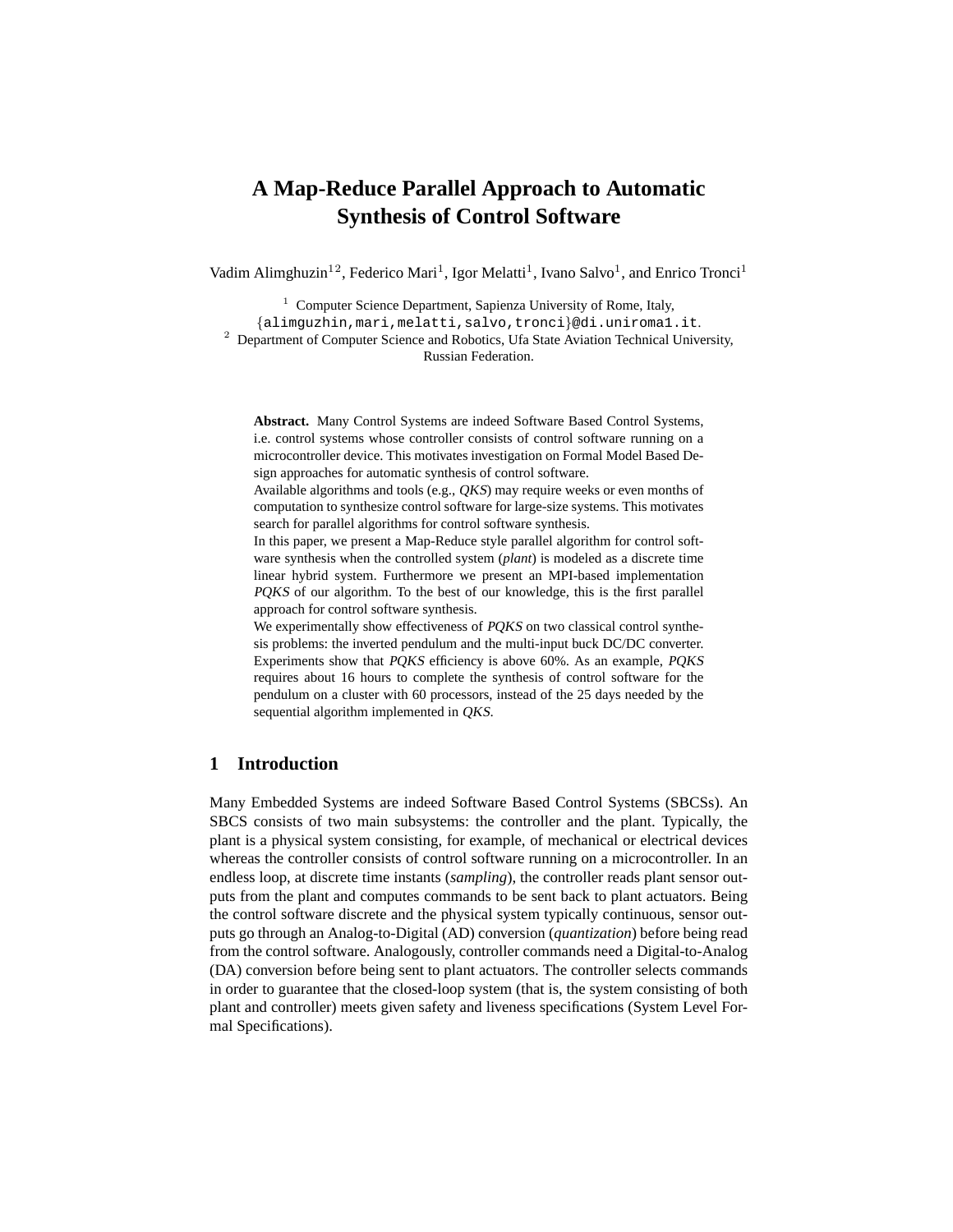Software generation from models and formal specifications forms the core of Model Based Design of embedded software [\[1\]](#page-16-0). This approach is particularly interesting for SBCSs since in such a case system level (formal) specifications are much easier to define than the control software behavior itself.

# <span id="page-1-0"></span>**1.1 Motivations**

In this paper we focus on the algorithm presented in [\[2,](#page-16-1)[3,](#page-16-2)[4\]](#page-16-3), which returns correctby-construction control software starting from system level formal specifications. This algorithm is implemented in QKS (*Quantized Kontroller Synthesizer*), which takes as input: i) a formal model of the controlled system, modeled as a Discrete Time Linear Hybrid System (DTLHS), ii) safety and liveness requirements (goal region) and iii)  $b$ and  $b_u$  as the number of bits for, respectively, AD and DA conversions. Given this, QKS outputs a correct-by-construction control software together with the controlled region on which the software is guaranteed to work.

To this aim, QKS first computes a suitable finite state abstraction (*control abstraction* [\[4\]](#page-16-3)) H of the DTLHS plant model H, where H depends on the quantization schema (i.e. number of bits  $b, b_u$  needed for AD/DA conversions) and it is the plant as it can be seen from the control software after AD conversion and before DA conversion. Then, given an abstraction  $\hat{G}$  of the goal states  $G$ , it is computed a controller  $\hat{K}$  that, starting from any initial abstract state, drives  $H$  to G regardless of possible nondeterminism. Control abstraction properties ensure that  $\hat{K}$  is indeed a (quantized representation of a) controller for the original plant  $H$ . Finally,  $\hat{K}$  is translated into control software (C code).

While effective on moderate-size systems, QKS requires a huge amount of computational resources when applied to larger systems. In fact, the most critical step of QKS is the control abstraction  $\hat{\mathcal{H}}$  generation (which is responsible for more than 95% of the overall computation, see [\[3\]](#page-16-2)). This stems from the fact that  $\mathcal{H}$  is computed explicitly, by solving a Mixed Integer Linear Programming (MILP) problem for each triple  $(\hat{x}, \hat{u}, \hat{x}'),$ where  $\hat{x}, \hat{x}'$  are abstract states of  $\hat{\mathcal{H}}$  and  $\hat{u}$  is an abstract action of  $\hat{\mathcal{H}}$ . Thus QKS is based on an *hybrid* approach, being both *explicit* in the abstract state space enumeration and symbolic in the usage of MILP solvers. Since the number of abstract states is  $2<sup>b</sup>$ , being b the number of bits needed for AD conversion of all variables describing the plant, and since the number of abstract actions is  $2^{b_u}$ , we have that QKS computation time is exponential in  $2b + b_u$ . In QKS, suitable optimizations reduce the complexity to be exponential in  $b + b_u$ , and thus in b since  $b_u \ll b$ . However, in large-size systems b may be large for two typical reasons. First, since each plant state variable needs to be quantized (if a state variable  $v$  is discrete, then the number of bits for  $v$  is not an input, since  $\lfloor \log_2 |\text{dom}(v)| \rfloor + 1$  bits are needed), the number of bits is necessarily high when the plant model consists of many variables. As an example, the plane collision avoidance control system in [\[5\]](#page-16-4) is described by 4 continuous variables and 7 discrete variables. Second, controllers synthesized by considering a finer quantization schema (i.e., with an higher value of  $b$ ) usually have a better behavior with respect to non-functional requirements, such as *ripple* and *set-up time*. Therefore, when a high precision is required, a large number of quantization bits must be considered.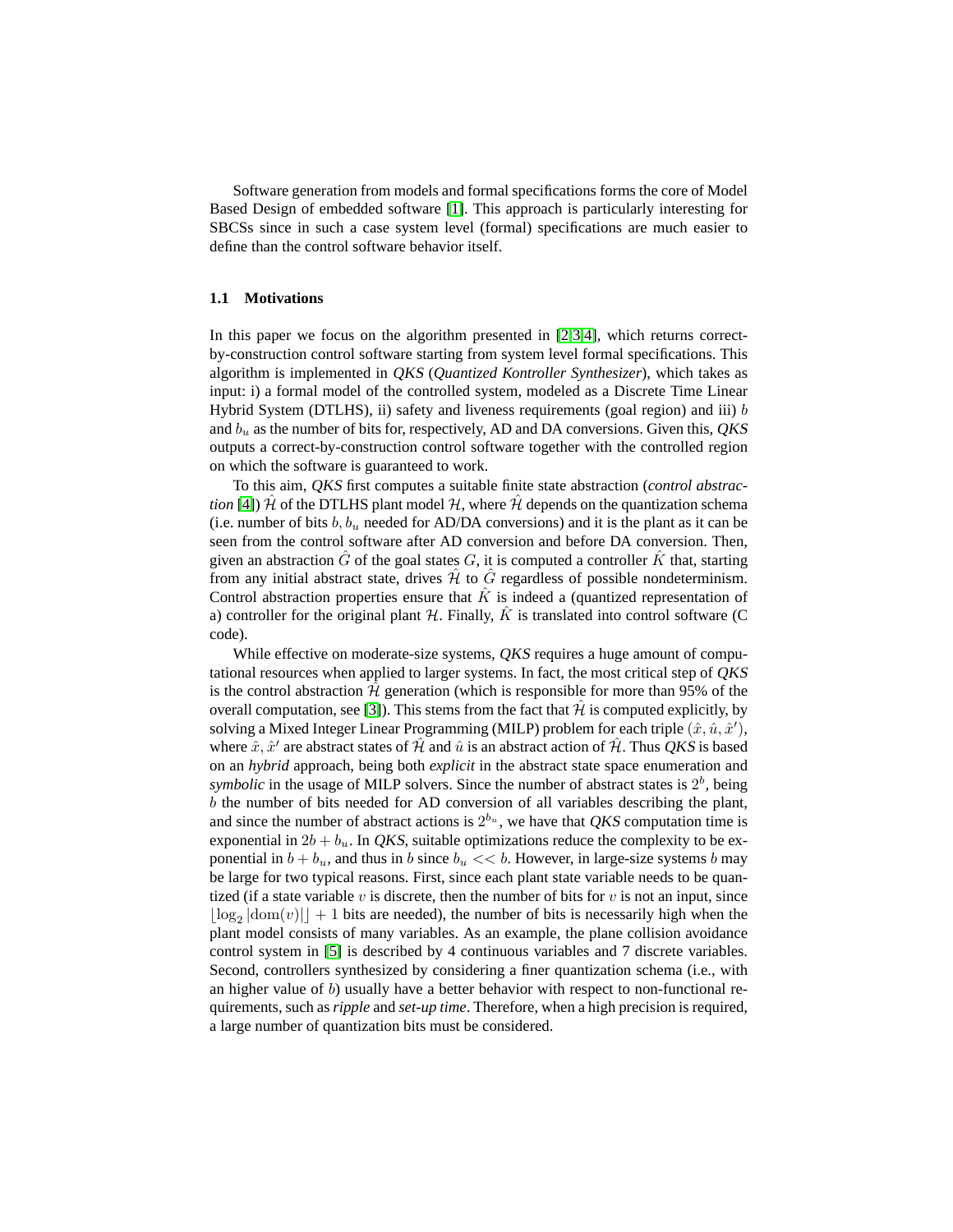As an example, experimental results show that QKS takes nearly one month (25 days) of CPU time to synthesize the controller for a 26 bits quantized inverted pendulum (which is described by only two continuous state variables, see Sect. [5.1\)](#page-8-0). Moreover, 99% of those 25 days of computation is due to control abstraction generation. This may result in a loss in terms of time-to-market in control software design when QKS is used.

This motivates search of parallel versions of QKS synthesis algorithm.

## **1.2 Main Contributions**

To overcome the computation time bottleneck in QKS, we present a *Map-Reduce* style parallel algorithm for control abstraction generation in control software synthesis.

Map-Reduce [\[6\]](#page-16-5) is a (LISP inspired) programming paradigm advocating a form of embarrassing parallelism for effective massive parallel processing. An implementation of such an approach is in Hadoop (e.g., see [\[7\]](#page-16-6)). The effectiveness of the Map-Reduce approach stems from the minimal communication overhead of embarrassing parallelism. This motivates our goal of looking for a Map-Reduce style parallel algorithm for control software synthesis from system level formal specifications.

To this aim, we design a parallel version of QKS, that is inspired to the Map-Reduce programming style and that we call *Parallel* QKS (PQKS in the following). PQKS is actually implemented using MPI (Message Passing Interface [\[8\]](#page-16-7)) in order to exploit the computational power available in modern computer clusters (distributed memory model). Such an algorithm will be presented in Sect. [4,](#page-5-0) after a discussion of the basic notions needed to understand our approach (Sect. [2\)](#page-2-0) and the description of the standalone (i.e. serial) algorithm of QKS (Sect. [3\)](#page-4-0).

We show the effectiveness of PQKS by using it to synthesize control software for two widely used embedded systems, namely the multi-input buck DC-DC converter [\[9\]](#page-16-8) and the inverted pendulum [\[10\]](#page-16-9) benchmarks. These are challenging examples for the automatic synthesis of correct-by-construction control software. Experimental results on the above described benchmarks will be discussed in Sect. [5.](#page-7-0) Such results show that we achieve a nearly linear speedup w.r.t. QKS, with efficiency above 60%. As an example, PQKS requires about 16 hours to complete the above mentioned synthesis of the 26-bits pendulum on a cluster with 60 processors, instead of the 25 days of QKS.

# <span id="page-2-0"></span>**2 Background on Control Abstraction for DTLHSs**

To make this paper self-contained, in this section we briefly summarize the notions necessary to understand our parallel approach to control software synthesis. For more details, we refer the reader to [\[4\]](#page-16-3).

**Guarded Constraints** We denote with [n] an initial segment  $\{1, \ldots, n\}$  of the natural numbers. We denote with  $X = [x_1, \ldots, x_n]$  a finite sequence of variables that we may regard, when convenient, as a set. Each variable  $x$  ranges on a known (bounded or unbounded) interval  $\mathcal{D}_x$  either of the reals (continuous variables) or of the integers (discrete variables). We denote with  $\mathcal{D}_X$  the set  $\prod_{x \in X} \mathcal{D}_x$ . Boolean variables are discrete variables ranging on the set  $\mathbb{B} = \{0, 1\}$ . If x is a boolean variable, we write  $\bar{x}$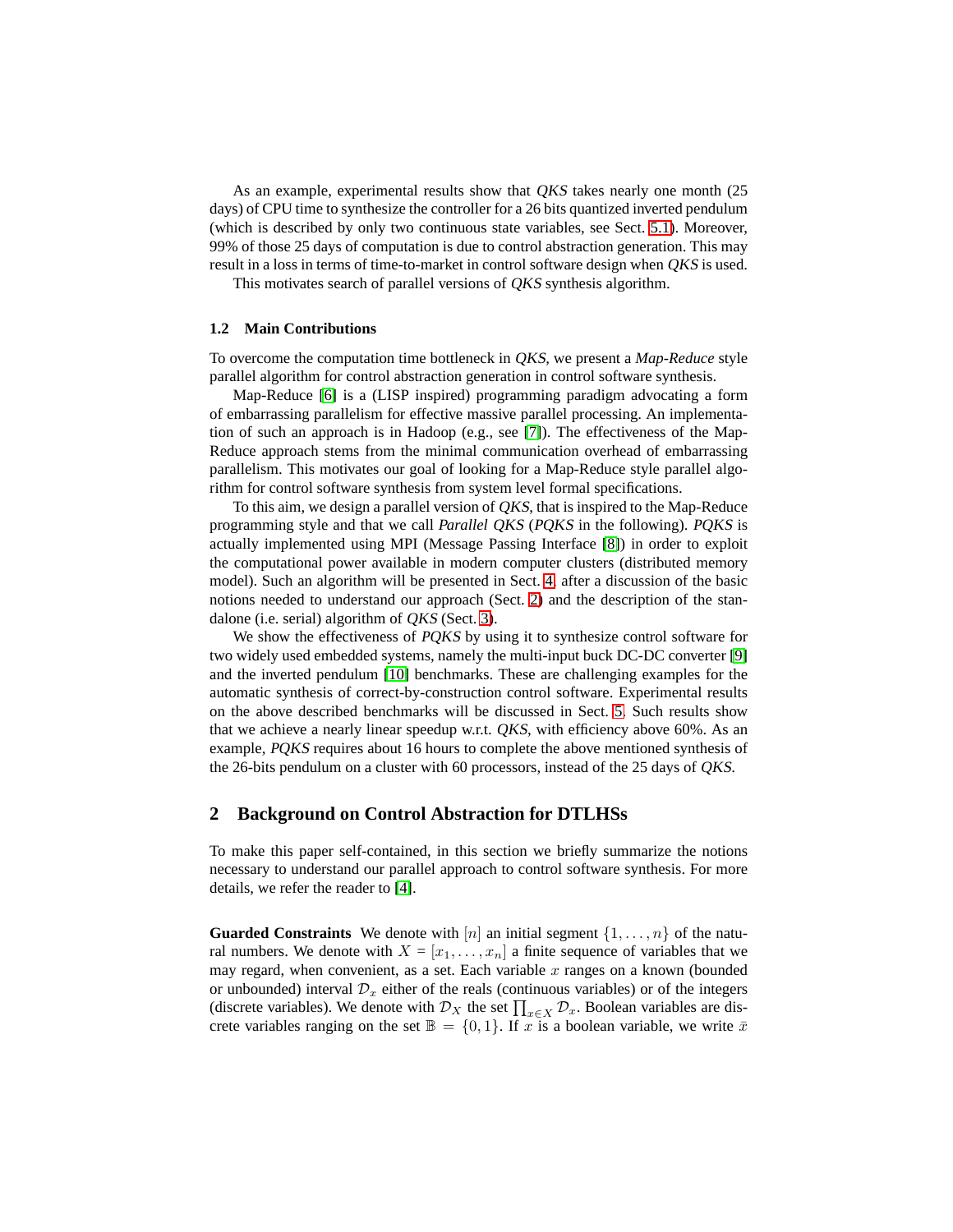for (1 − x). A *linear expression* over a list of variables X is a linear combination of variables in X with rational coefficients. A *linear constraint* over X (or simply a *constraint*) is an expression of the form  $L(X) \leq b$ , where  $L(X)$  is a linear expression over X and b is a rational constant. Given a constraint  $C(X)$  and a fresh boolean variable (*guard*)  $y \notin X$ , a *guarded constraint* has either the form  $y \to C(X)$  (if y then  $C(X)$ ) or  $\bar{y} \to C(X)$  (if not y then  $C(X)$ ). A *guarded predicate* is a conjunction of either constraints or guarded constraints.

**Labeled Transition Systems** A *Labeled Transition System* (LTS) is a tuple  $S =$  $(S, \mathcal{A}, T)$  where S is a (possibly infinite) set of states, A is a (possibly infinite) set of *actions*, and  $T : S \times A \times S \rightarrow \mathbb{B}$  is the *transition relation* of S. Let  $s \in S$  and  $a \in \mathcal{A}$ . We call *self loop* a transition of the form  $(s, a, s)$ . A *run* or *path* for an LTS S is a sequence  $\pi = s_0, a_0, s_1, a_1, s_2, a_2, \ldots$  of states  $s_t$  and actions  $a_t$  such that  $\forall t \geq 0$  $T(s_t, a_t, s_{t+1})$ . The length  $|\pi|$  of a finite run  $\pi$  is the number of actions in  $\pi$ .

**Discrete Time Linear Hybrid Systems** A *Discrete Time Linear Hybrid System* is a tuple  $\mathcal{H} = (X, U, Y, N)$  where:

- $\overline{X}$   $\overline{X}$   $\overline{X}$   $\overline{X}$   $\overline{X}$  is a finite sequence of real  $(X<sup>r</sup>)$  and discrete  $(X<sup>d</sup>)$  present state variables. We denote with  $X'$  the sequence of *next state* variables obtained by decorating with  $'$  all variables in  $X$ .
- $U = U^r \cup U^d$  is a finite sequence of *input* variables.
- $\mathbf{Y} = Y^r \cup Y^d$  is a finite sequence of *auxiliary* variables that are typically used to model *modes* (e.g., from switching elements such as diodes) or "local" variables.
- **–** N(X, U, Y, X′ ) is a guarded predicate over X ∪U ∪Y ∪X′ defining the *transition relation* (*next state*).

The semantics of a DTLHS H is an LTS LTS(H) =  $(\mathcal{D}_X, \mathcal{D}_U, \tilde{N})$  where  $\tilde{N}$ :  $\mathcal{D}_X \times \mathcal{D}_U \times \mathcal{D}_X \to \mathbb{B}$  is a function s.t.  $\tilde{N}(x, u, x') \equiv \exists y \in \mathcal{D}_Y \ N(x, u, y, x').$ 

**Quantizations for DTLHSs** A *quantization function*  $\gamma$  for a real interval  $I = [a, b]$  is a non-decreasing function  $\gamma : I \mapsto \mathbb{Z}$  s.t.  $\gamma(I)$  is a bounded integer interval. In the following we will only consider quantization functions  $\gamma$  s.t.: i)  $\gamma(I) = \{0, \ldots, 2^b-1\}$  for some  $b \in \mathbb{N}$  (number of bits); ii)  $\gamma$  divides the interval  $[a, b]$  into  $2^b$  equal subintervals, so that  $\gamma(x) = i - 1$  iff x is in the i-th subinterval. Thus we will specify quantizations by only defining the number of bits b. Finally, if I is a discrete set  $I \subseteq \mathbb{Z}$ , then  $\gamma(x) = x - \min I$ .

Let  $\mathcal{H} = (X, U, Y, N)$  be a DTLHS, and  $W = X \cup U \cup Y$ . A *quantization* Q for  $\mathcal{H}$ is a pair  $(A, \Gamma)$ , where:

- **–** A explicitly bounds each variable in W (i.e.,  $A = \bigwedge_{w \in W} \alpha_w \leq w \leq \beta_w$ , with  $\alpha_w, \beta_w \in \mathcal{D}_W$ ). For each  $w \in W$ , we denote with  $A_w = [\alpha_w, \beta_w]$  its *admissible region* and with  $A_W = \prod_{w \in W} A_w$ .
- **–**  $\Gamma$  is a set of maps  $\Gamma = \{ \gamma_w \mid w \in W \text{ and } \gamma_w \text{ is a quantization function for } A_w \}.$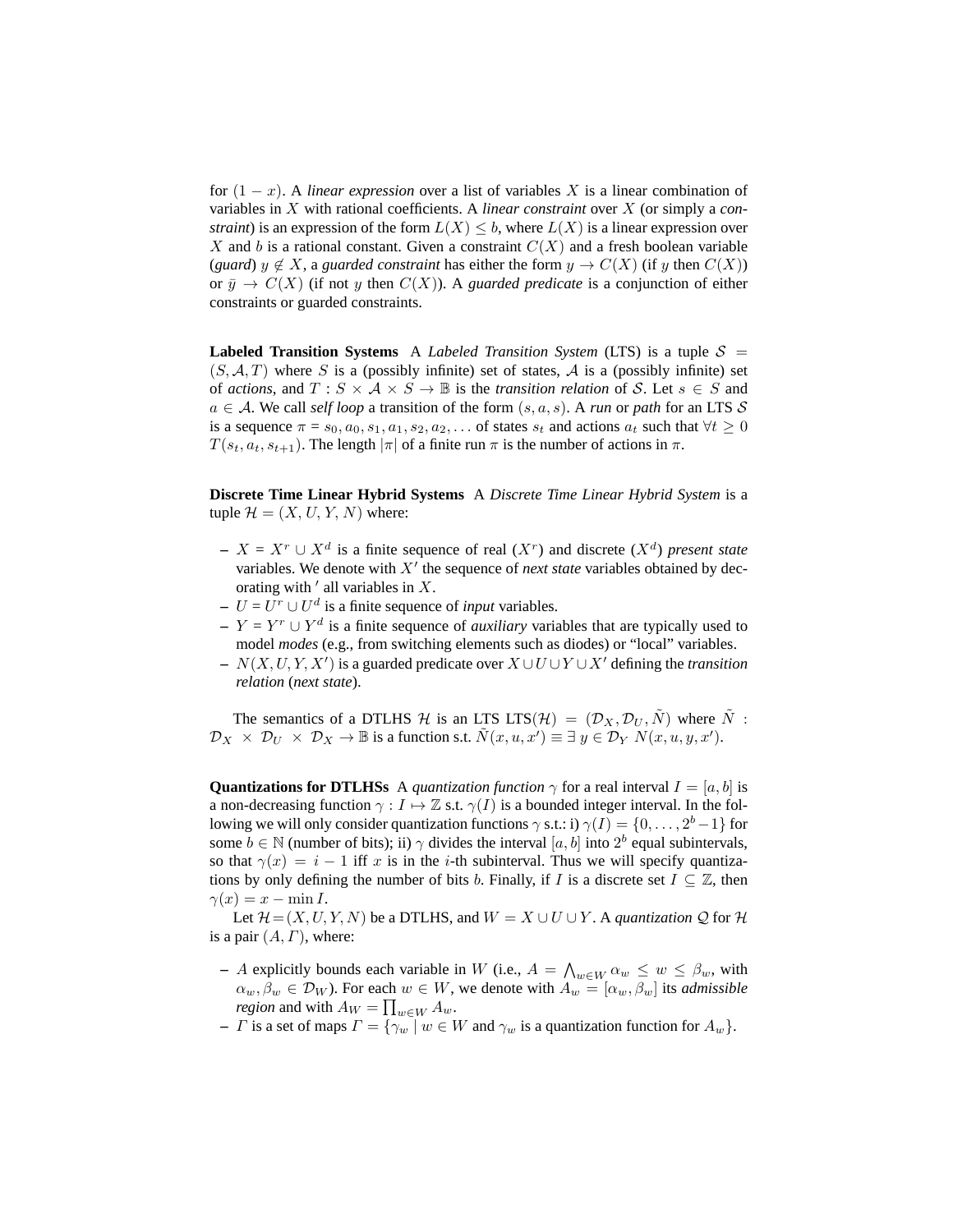Let  $W = [w_1, \ldots, w_k]$  and  $v = [v_1, \ldots, v_k] \in A_V$ , with  $V \subseteq W$ . We write  $\Gamma(v)$ for the tuple  $[\gamma_{w_1}(v_1), \ldots, \gamma_{w_k}(v_k)], \Gamma^{-1}(\hat{v})$  for the set  $\{v \in A_V | \Gamma(v) = \hat{v}\}$ , and  $\Gamma(A_W) = \{\Gamma(v) \mid v \in A_W\}.$  Finally, we call *abstract states (resp., actions)* the elements in the finite set  $\Gamma(A_X)$  (resp.,  $\Gamma(A_U)$ ).

# <span id="page-4-0"></span>**3 Control Abstraction Computation**

As explained in Sect. [1.1,](#page-1-0) the heaviest computation step for QKS is the computation of the control abstraction. In this section, we recall the definition of control abstraction, as well as how it is computed by QKS.

In the following, let  $\mathcal{H} = (X, U, Y, N)$  and  $\mathcal{Q} = (A, \Gamma)$  be, respectively, a DTLHS and a quantization for H. We say that an abstract action  $\hat{u} \in \Gamma(A_{\text{II}})$  is Q-admissible in an abstract state  $\hat{x} \in \Gamma(A_X)$  iff actions in  $\hat{u}$  always maintain the plant inside its admissible region when starting from states in  $\hat{x}$  (i.e., for all plant states  $x \in \Gamma^{-1}(\hat{x})$ , plant actions  $u \in \Gamma^{-1}(\hat{u})$ , and plant states  $x'$ , if  $(x, u, x')$  is a transition in  $LTS(\mathcal{H})$ then  $x' \in A_X$ ).

<span id="page-4-2"></span>**Definition 1.** *The*  $Q$  *control abstraction of a DTLHS H is an LTS*  $\hat{\mathcal{H}}$  *=*  $(\Gamma(A_X), \Gamma(A_U), \hat{N})$ , where for  $\hat{N}$  the following holds:

- *1. each abstract transition in*  $\hat{N}$  *stems from a concrete transition in*  $N$ ;
- *2. each concrete transition* (x, u, x′ ) *in* N *is faithfully represented by an abstract transition*  $(\Gamma(x), \Gamma(u), \Gamma(x'))$  *in*  $\hat{N}$ *, provided that*  $\Gamma(x) \neq \Gamma(x')$  *and*  $\Gamma(u)$  *is* Q*-admissible in* Γ(x)*;*
- *3. if there is no upper bound to the length of concrete paths in* LTS(H) *s.t. all states are inside the counter-image of an abstract state*  $\hat{x}$  *and all actions are inside the counter-image of an abstract action*  $\hat{u}$ *, then there is an abstract self loop*  $(\hat{x}, \hat{u}, \hat{x})$ *in*  $\hat{N}$ *.*

# **Algorithm 1** Building a control abstraction

<span id="page-4-5"></span><span id="page-4-4"></span><span id="page-4-3"></span><span id="page-4-1"></span>**Input:** DTLHS  $\mathcal{H} = (X, U, Y, N)$ , quantization  $\mathcal{Q} = (A, \Gamma)$ . **function** ctrAbs  $(\mathcal{H}, \mathcal{Q})$ 1.  $\hat{N} \leftarrow \varnothing$ 2. **for all**  $\hat{x} \in \Gamma(A_X)$  **do** 3.  $\hat{N} \leftarrow \text{ctrAbsAux}(\mathcal{H}, \mathcal{Q}, \hat{x}, \hat{N})$ 4. **return**  $(\Gamma(A_X), \Gamma(A_U), \hat{N})$ 

Given a quantization  $\mathcal{Q} = (A, \Gamma)$  for a DTLHS  $\mathcal{H} = (X, U, Y, N)$ , Function ctrAbs in Alg. [1](#page-4-1) computes a Q-control abstraction  $(\Gamma(A_X), \Gamma(A_U), \hat{N})$  of H fol-lowing Def. [1.](#page-4-2) Namely, the control abstraction transition relation  $\hat{N}$  is incrementally computed by starting with the empty relation (line [1\)](#page-4-3) and then adding, for all abstract states  $\hat{x}$  (line [2\)](#page-4-4), all transitions which starts from  $\hat{x}$  and fulfills Def. [1](#page-4-2) (line [3\)](#page-4-5). This is done by calling the auxiliary function ctrAbsAux, which is detailed in Alg. [2.](#page-5-1) Namely, function ctrAbsAux checks, for all abstract actions  $\hat{u}$  (line [1\)](#page-5-2) and all possible next abstract states  $\hat{x}' \in \mathcal{O}$  (line [5\)](#page-5-3), if  $(\hat{x}, \hat{u}, \hat{x}')$  may be added to the current  $\hat{N}$ . Self loops are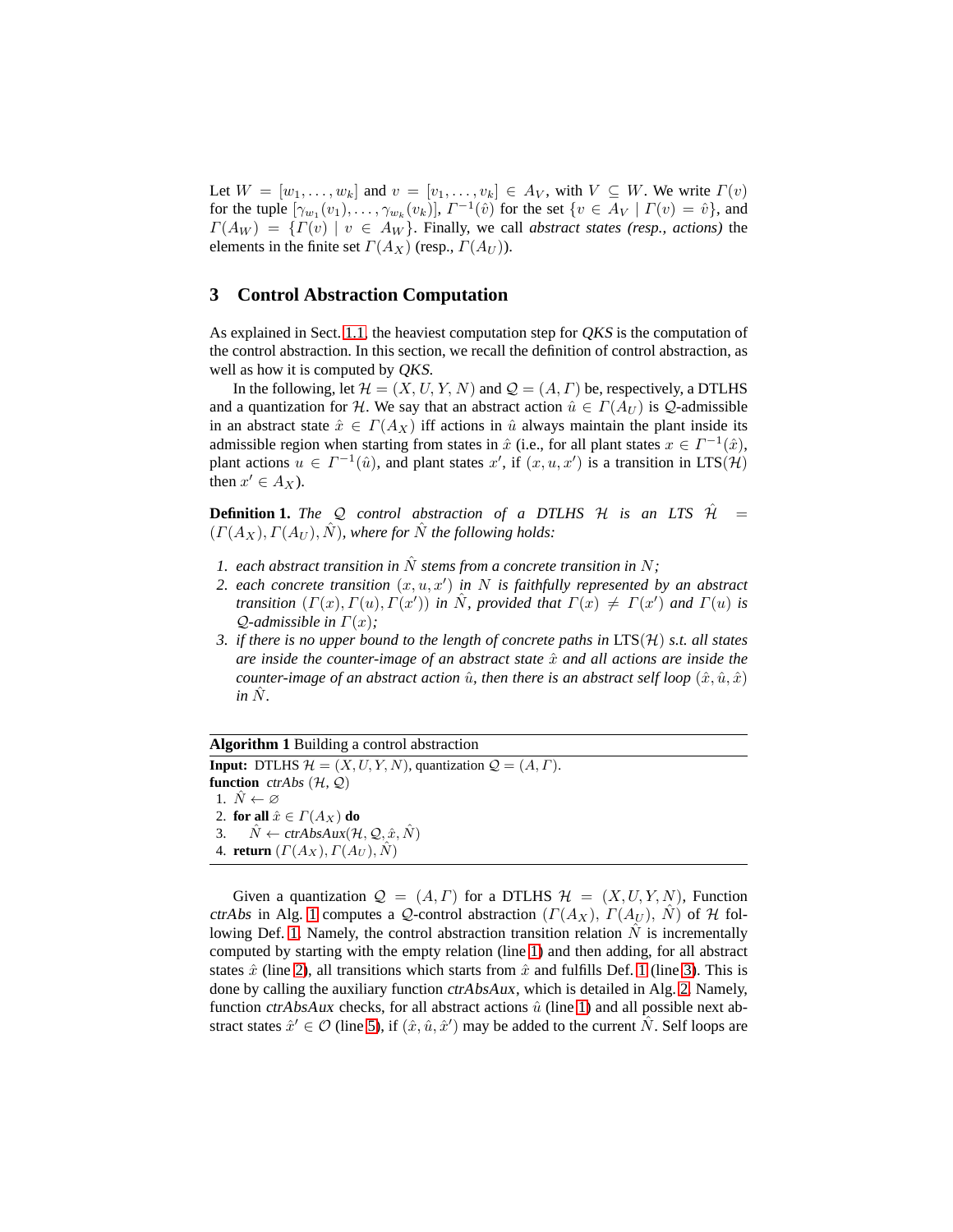separately handled in line [3.](#page-5-4) Note that the checks in lines [2,](#page-5-5) [3](#page-5-4) and [6,](#page-5-6) and the computation in line [4](#page-5-7) are performed by properly defining MILP problems, which are solved using known algorithms (available in the GLPK package).

<span id="page-5-1"></span>**Algorithm 2** Building a control abstraction: transitions from a given abstract state

<span id="page-5-7"></span><span id="page-5-5"></span><span id="page-5-4"></span><span id="page-5-3"></span><span id="page-5-2"></span>**Input:** DTLHS  $H$ , quantization  $Q$ , abstract state  $\hat{x}$ , partial control abstraction  $N$ . **function** ctrAbsAux  $(\mathcal{H}, \mathcal{Q}, \hat{x}, \hat{N})$ 1. **for all**  $\hat{u} \in \Gamma(A_U)$  **do** 2. **if**  $\neg Q$ -admissible( $\mathcal{H}, Q, \hat{x}, \hat{u}$ ) **then** 3. **if** selfLoop( $\mathcal{H}, \mathcal{Q}, \hat{x}, \hat{u}$ ) **then**  $\hat{N} \leftarrow \hat{N} \cup \{(\hat{x}, \hat{u}, \hat{x})\}$ 4.  $\mathcal{O} \leftarrow \text{overImg}(\mathcal{H}, \mathcal{Q}, \hat{x}, \hat{u})$ 5. **for all**  $\hat{x}' \in \Gamma(\mathcal{O})$  **do** 6. **if**  $\hat{x} \neq \hat{x}' \wedge \text{exists Trans}(\mathcal{H}, \mathcal{Q}, \hat{x}, \hat{u}, \hat{x}')$  then 7.  $\hat{N} \leftarrow \hat{N} \cup \{(\hat{x}, \hat{u}, \hat{x}')\}$ 8. **return**  $\hat{N}$ 

# <span id="page-5-6"></span><span id="page-5-0"></span>**4 Parallel Synthesis of Control Software**

In this section we present our novel parallel algorithm for the control abstraction generation of a given DTLHS. Such algorithm is a parallel version of the standalone Alg. [1.](#page-4-1) In this way we significantly improve the performance on the control abstraction generation (which is the bottleneck of QKS), thus obtaining a huge speedup for the whole approach to the synthesis of control software for DTLHSs.

In the following, let  $\mathcal{H} = (X, U, Y, N), \mathcal{Q} = (A, \Gamma)$  be, respectively, the DTLHS and the quantization in input to our algorithm for control abstraction generation. Moreover, let b be the overall number of bits needed in  $Q$  to quantize plant states (i.e.,  $b = \sum_{x \in X} b_x$ , where  $b_x$  is the number of bits for  $\gamma_x \in \Gamma$ ). Finally, let p be the number of processors available for parallel computation.

Our parallel algorithm rests on the observation that all calls to function ctrAbsAux (see Alg. [2\)](#page-5-1) are independent of each other, thus they may be performed by independent processes without communication overhead. This observation allows us to use parallel methods targeting *embarrassingly parallel* problems in order to obtain a significant speedup on the control abstraction generation phase. To this aim, we use a Map-Reduce based parallelization technique to design a parallel version of Alg. [1.](#page-4-1) Namely, our parallel computation is designed as follows (see Fig. [1](#page-6-0) for an example).

1. A *master* process assigns (*maps*) the computations needed for an abstract state  $\hat{x}$ (i.e., the execution of a call to function  $\text{ctrA}\text{bsA}$ ux of Alg. [2\)](#page-5-1) to one of p computing processes (*workers*, enumerated from 1 to p). This is done in a way so that each worker approximately handles  $\frac{\left|\Gamma(A_X)\right|}{p}$  abstract states, thus balancing the parallel workload. Namely, abstract states are enumerated from 1 to  $2^b$ , and abstract state i is assigned to worker  $1 + ((i - 1) \bmod p)$ . We denote with  $\Gamma^{(i,p)}(A_X) \subseteq \Gamma(A_X)$ the set of abstract states mapped to worker  $i$  out of  $p$  available workers. Note that worker *i* may locally decide which abstract states are in  $\Gamma^{(i,p)}(A_X)$  by only knowing i and p (together with the overall input  $H$  and  $Q$ ). This allows us to avoid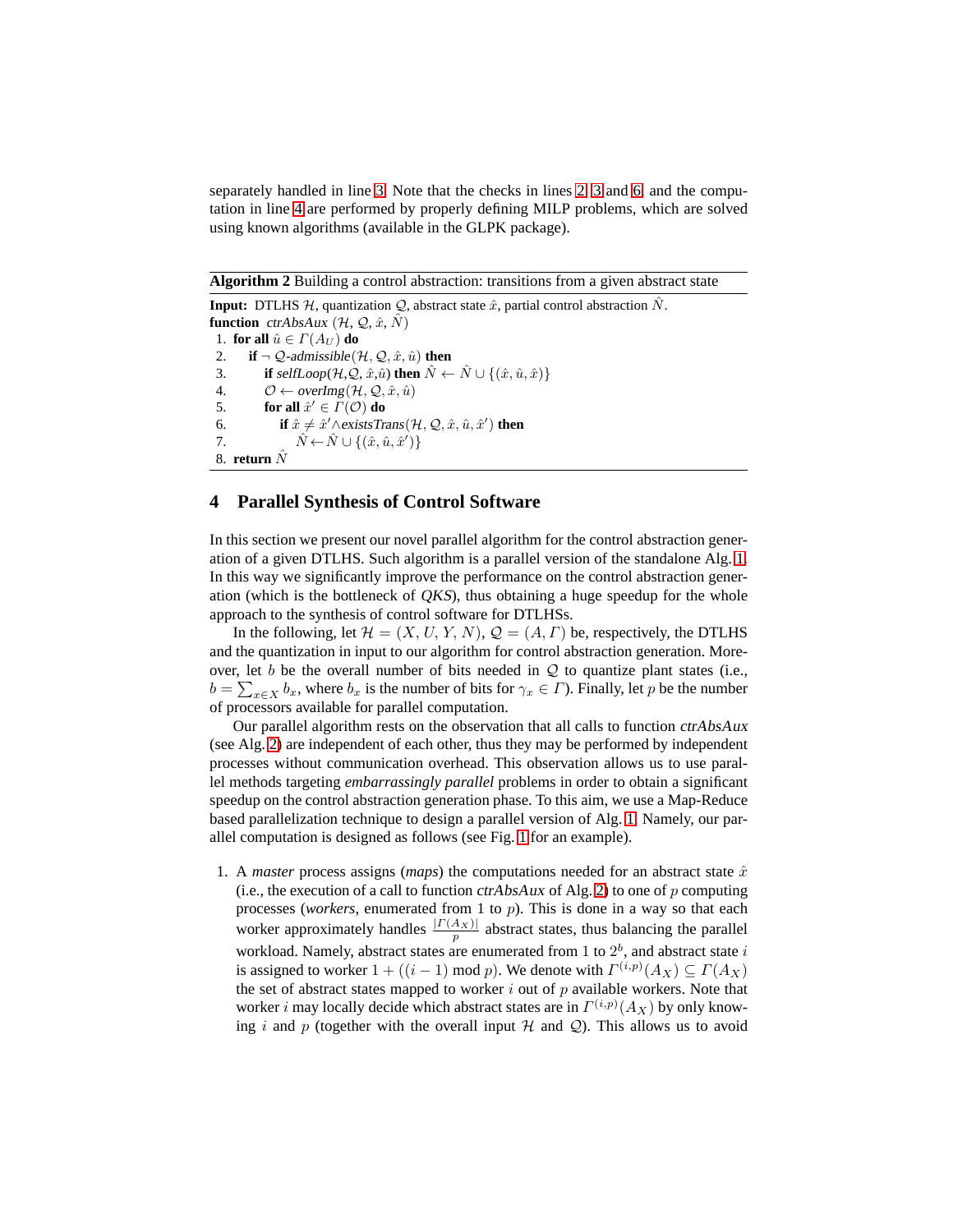sending to each worker the explicit list of abstract states it has to work on, since it is sufficient that the master sends i and p (plus  $H$  and  $Q$ ) to worker i.

- 2. Each worker *works* on its abstract states partition  $\Gamma^{(i,p)}(A_X)$ , by calling *ctrAbsAux* for each abstract state in such partition. Once worker  $i$  has completed its task (i.e., all abstract states in  $\Gamma^{(i,p)}(A_X)$  have been considered), a local (partial) control abstraction  $\hat{N}_i$  is obtained, which is sent back to the master.
- 3. The master collects the local control abstractions coming from the workers and composes (*reduces*) them in order to obtain the desired complete control abstraction for  $H$ . Note that, as in embarrassingly parallel tasks, communication only takes place at the beginning and at the end of local computations.

## <span id="page-6-1"></span>**Algorithm 3** Building a control abstraction in parallel: master process

**Input:** DTLHS  $H$ , quantization  $Q$ , workers number  $p$ **function** ctrAbsMaster  $(\mathcal{H}, \mathcal{Q}, p)$ 

- <span id="page-6-3"></span><span id="page-6-2"></span>1. **for all**  $i \in \{1, ..., p\}$  **do**
- <span id="page-6-4"></span>2. create a worker and send  $H$ ,  $Q$ , i and p to it
- 3. wait to get  $\hat{N}_1, \ldots, \hat{N}_p$  from workers
- 4. **return**  $(\Gamma(A_X), \Gamma(A_U), \cup_{j=1}^p \hat{N}_j)$
- 



<span id="page-6-0"></span> $(X, U, Y, N)$  and a quantization Q for H s.t.  $X = [x_1, x_2]$  and Q discretizes both  $x_1, x_2$  with two bits. In (a) the starting point is shown, where each cell corresponds to an abstract state. In (b), function ctrAbsMaster maps the workload among the 3 workers (abstract states labeled with  $i \in [3]$  are handled by worker i). In (c) each worker i computes its local control abstraction  $N_i$ , which is assumed to have the shown transitions only. Finally, in (d) the master rejoins the local control abstractions in order to get the final one, i.e.  $\hat{N}$ .

Our parallel algorithm is described in Algs. [3](#page-6-1) (for the master) and [4](#page-7-1) (for workers).

#### <span id="page-6-5"></span>**4.1 Implementation with MPI**

We actually implemented Algs. [3](#page-6-1) and [4](#page-7-1) in PQKS by using MPI (Message Passing Interface, see [\[8\]](#page-16-7)). Since MPI is widely used, this allows us to run PQKS on nearly all computer clusters. Note that in MPI all computing processes execute the same program, each one knowing its rank i and the overall number of computing processes  $p$  (Single Program Multiple Data paradigm). Thus lines [1](#page-6-2)[–2](#page-6-3) of Alg. [3](#page-6-1) are directly implemented by the MPI framework. Moreover, in our implementation the master is not a separate node,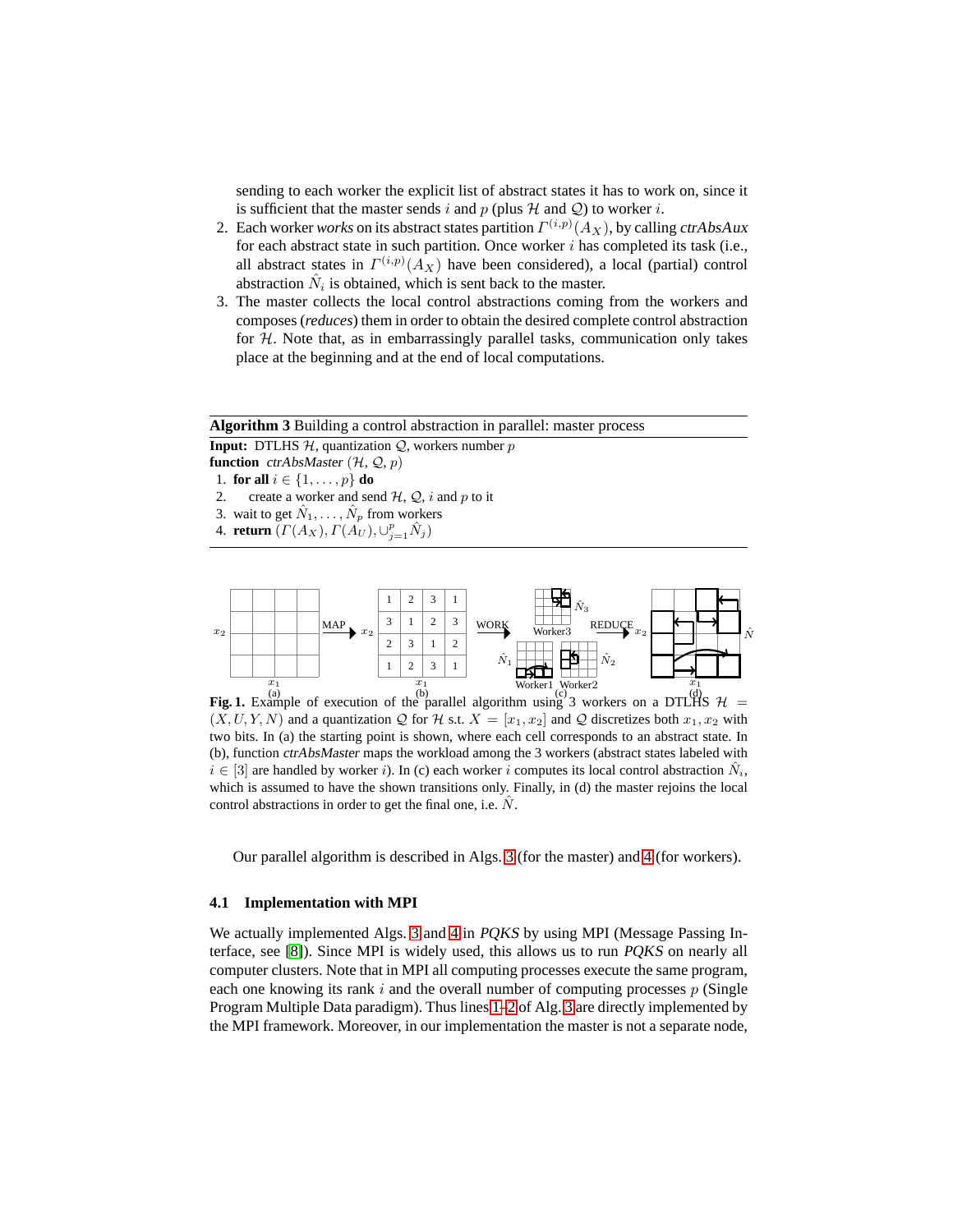<span id="page-7-1"></span>**Algorithm 4** Building a control abstraction in parallel: worker processes

<span id="page-7-2"></span>**Input:** DTLHS  $\mathcal{H} = (X, U, Y, N)$ , quantization  $\mathcal{Q} = (A, \Gamma)$ , index *i*, workers number *p* **function** parCtrAbs  $(\mathcal{H}, \mathcal{Q}, i, p)$ 1.  $N_i \leftarrow \emptyset$ 2. **for all**  $\hat{x} \in \varGamma^{(i,p)}(A_X)$  **do** 3.  $\hat{N}_i \leftarrow \text{ctrAbsAux}(\mathcal{H}, \mathcal{Q}, \hat{x}, \hat{N}_i)$ 4. send  $N_i$  to the master

but it actually performs as worker with id 1 while waiting for local control abstractions from other workers. Local control abstraction from other workers are collected once the master local control abstraction (i.e.,  $\hat{N}_1$ ) has been completed. This allows us to use p nodes instead of  $p + 1$ , as well as to save communication time ( $\hat{N}_1$  is already available to the master node, thus it needs not to be sent).

Note that lines [3](#page-6-4) and [4](#page-7-2) of, respectively, Algs. [3](#page-6-1) and [4](#page-7-1) require workers to send their local control abstraction to the master. Being control abstractions represented as OB-DDs (*Ordered Binary Decision Diagrams* [\[11\]](#page-16-10)), which are sparse data structures, this step may be inefficient if implemented with a call to MPI Send (as it is usually done in MPI programs), which is designed for contiguous data. In order to make PQKS efficient, MPI Send is not used. Instead, workers use known algorithms (implemented in the CUDD package) to efficiently dump the OBDD representing their local control abstraction on the shared filesystem. Since current MPI implementations are typically based on a shared filesystem, this is not a limitation for PQKS. Then each computing process calls MPI Barrier, in order to synchronize all workers with the master. After this, the master node collects local control abstraction from workers, by reloading them from the shared filesystem, in order to build the final global one. Consequently, when presenting experimental results in Sect. [5,](#page-7-0) we include I/O time in communication time. Note that communication based on shared filesystem is very common also in Map-Reduce native implementations like Hadoop [\[7\]](#page-16-6).

Finally, we note that Algs. [3](#page-6-1) and [4](#page-7-1) may conceptually be implemented on multithreaded systems with shared memory. However, in our implementation we use GLPK as external library to solve MILP problems required in computations inside function ctrAbsAux (see Alg. [2\)](#page-5-1). Since GLPK is not thread-safe, we may not implement Algs. [3](#page-6-1) and [4](#page-7-1) on multithreaded shared memory systems.

# <span id="page-7-0"></span>**5 Experimental Results**

We implement functions *ctrAbsMaster* and *parCtrAbs* of Algs. [3](#page-6-1) and [4](#page-7-1) in C programming language using the CUDD package for OBDD based computations and the GLPK package for MILP problems solving, and MPI for the parallel setting and communication. The resulting tool, PQKS (*Parallel QKS*), extends the tool QKS [\[3\]](#page-16-2) by replacing function *ctrAbs* of Alg. [1](#page-4-1) with function *ctrAbsMaster* of Alg. [3.](#page-6-1)

In this section we present experimental results obtained by using PQKS on two meaningful and challenging examples for the automatic synthesis of correct-byconstruction control software, namely the inverted pendulum and multi-input buck DC-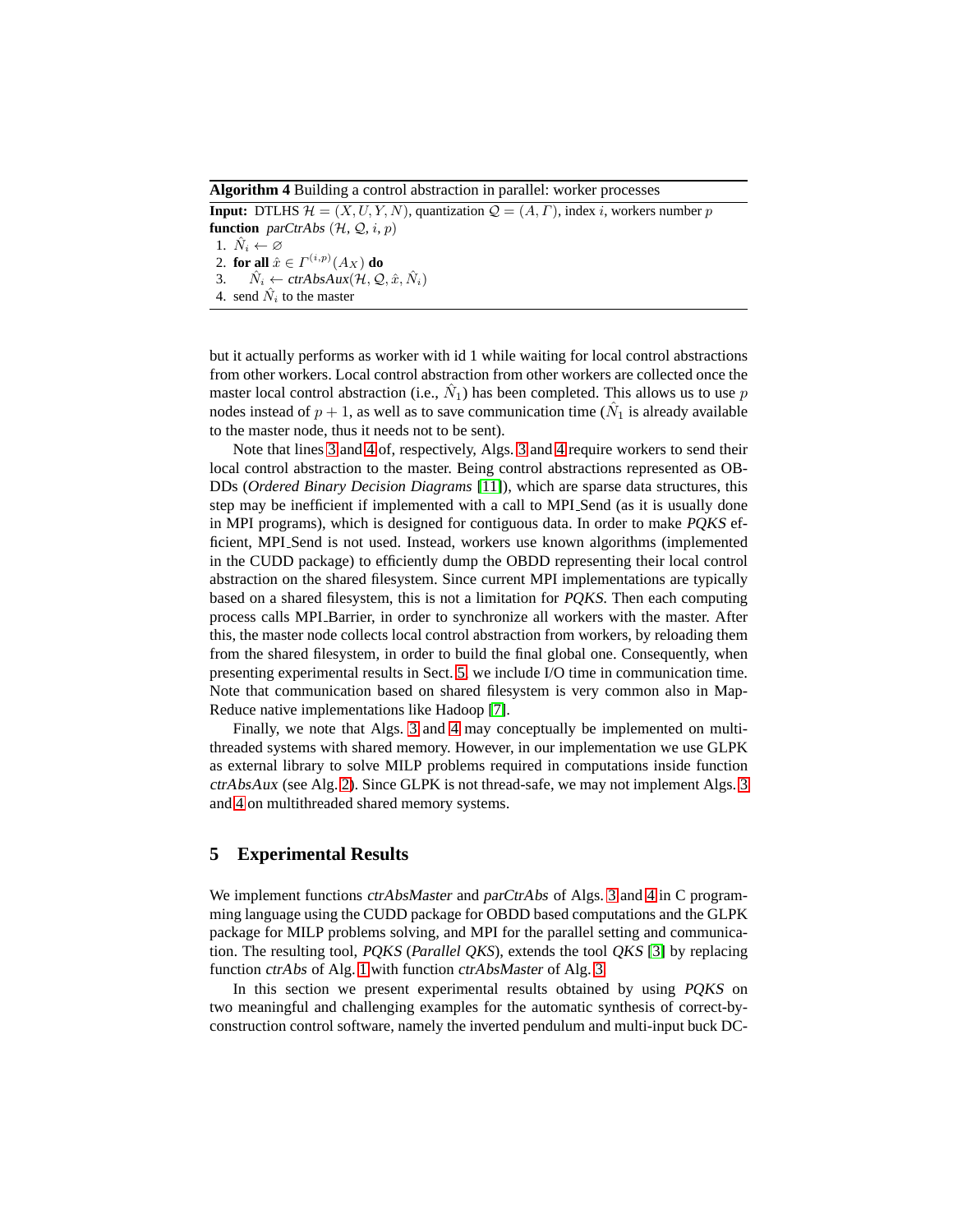DC converter. In such experiments, we show the gain of the parallel approach with respect to the serial algorithm, also providing standard measures such as communication and I/O time.

This section is organized as follows. In Sects. [5.1](#page-8-0) and [5.2](#page-9-0) we will present the inverted pendulum and the multi-input buck DC-DC converter, on which our experiments focus. In Sect. [5.3](#page-10-0) we give the details of the experimental setting, and finally, in Sect. [5.4,](#page-13-0) we discuss experimental results.

#### <span id="page-8-0"></span>**5.1 The Inverted Pendulum Case Study**



<span id="page-8-1"></span>**Fig. 2.** Inverted Pendulum with Stationary Pivot Point.

<span id="page-8-3"></span>**Fig. 3.** Multi-input Buck DC-DC converter.

The inverted pendulum [\[10\]](#page-16-9) (see Fig. [2\)](#page-8-1) is modeled by taking the angle  $\theta$  and the angular velocity  $\theta$  as state variables. The input of the system is the torquing force  $u \cdot F$ , that can influence the velocity in both directions. Here, the variable u models the direction and the constant  $F$  models the intensity of the force. Differently from [\[10\]](#page-16-9), we consider the problem of finding a discrete controller, whose decisions may be only "apply the force clockwise"  $(u = 1)$ , "apply the force counterclockwise"  $(u = -1)$ ", or "do nothing"  $(u = 0)$ . The behavior of the system depends on the pendulum mass  $m$ , the length of the pendulum  $l$ , and the gravitational acceleration g. Given such parameters, the motion of the system is described by the differential equation  $\ddot{\theta} = \frac{g}{l}$  $\frac{g}{l}\sin\theta + \frac{1}{ml}$  $\frac{1}{m l^2} uF$ , which may be normalized and discretized in the following transition relation (being T the sampling time constant,  $x_1 = \theta$  and  $x_2 = \dot{\theta}$ ):  $N(x_1, x_2, u, x'_1, x'_2) \equiv (x'_1 = x_1 + Tx_2) \wedge (x'_2 = x_2 + T\frac{g}{l}\sin x_1 + T\frac{1}{ml^2}uF)$ . Such transition relation is not linear, as it contains the function  $\sin x_1$ . A linear model can be found by under- and over-approximating the non-linear function  $\sin x$  on different intervals for  $x$ . Namely, we may proceed as follows [\[12\]](#page-17-0). First of all, in order to exploit sinus periodicity, we consider the equation  $x_1 = 2\pi y_k + y_\alpha$ , where  $y_k$  represents the period in which  $x_1$  lies and  $y_\alpha \in [-\pi, \pi]^3$  $y_\alpha \in [-\pi, \pi]^3$  represents the actual  $x_1$  inside a given period. Then, we partition the interval  $[-\pi, \pi]$  in four intervals:  $I_1 = \left[-\pi, -\frac{\pi}{2}\right]$ 2  $\Big|, I_2 = \Big| - \frac{\pi}{2}$  $\left[\frac{\pi}{2},0\right]$ ,  $I_3$  $= \left[0, \frac{\pi}{2}\right]$ 2  $\bigg|, I_4 = \Big[\frac{\pi}{2}\Big]$  $\left[\frac{\pi}{2}, \pi\right]$ . In each interval  $I_i$  ( $i \in [4]$ ), we consider two linear functions  $f_i^+(x)$  and and  $f_i^-(x)$ , such that for all  $x \in I_i$ , we have that  $f_i^-(x) \le \sin x \le f_i^+(x)$ . As an example,  $f_1^+(y_\alpha) = -0.637y_\alpha - 2$  and  $f_1^-(y_\alpha) = -0.707y_\alpha - 2.373$ .

<span id="page-8-2"></span><sup>&</sup>lt;sup>3</sup> In this section we write  $\pi$  for a rational approximation of it.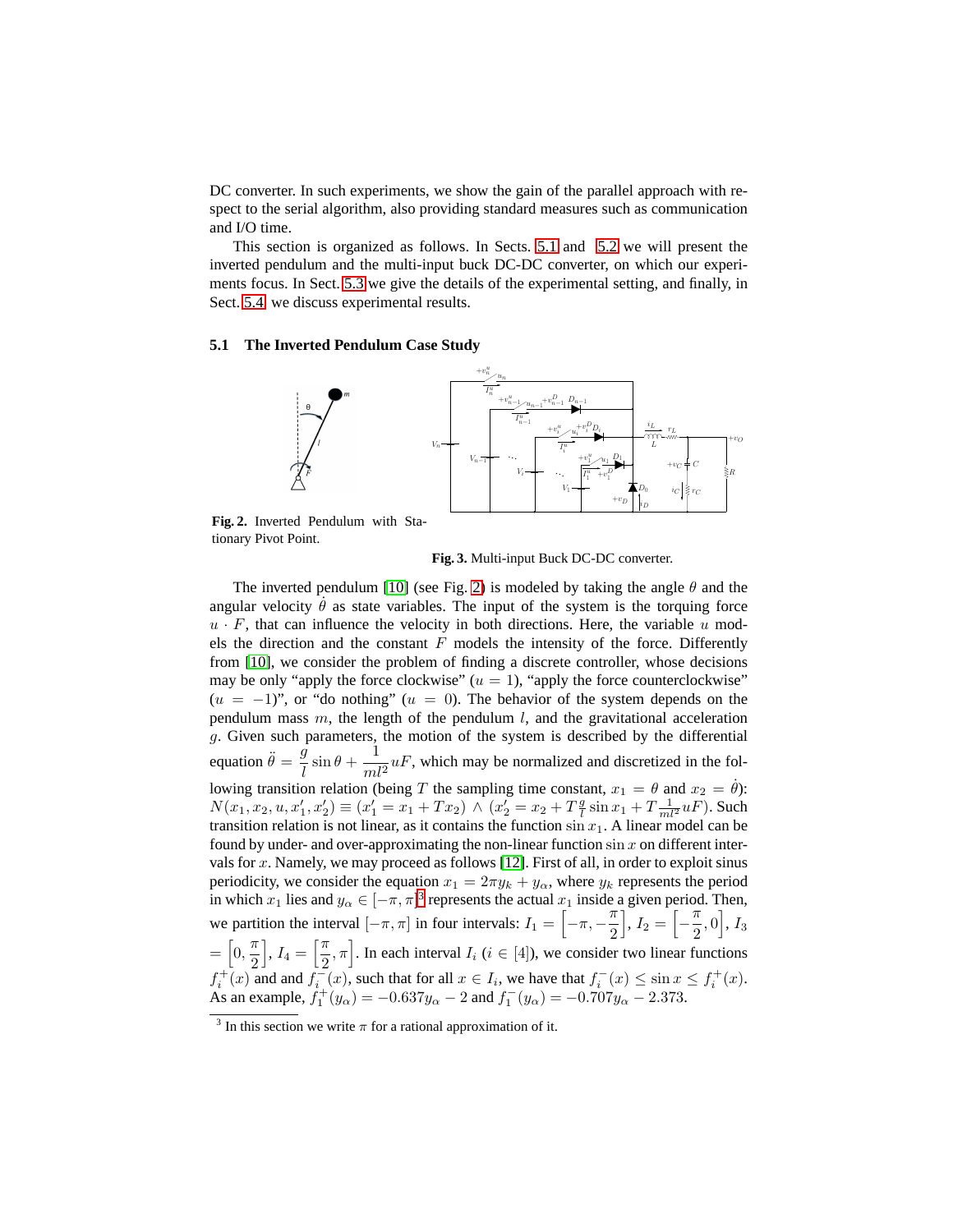Let us consider the set of fresh continuous variables  $Y^r = \{y_\alpha, y_{\sin}\}\$  and the set of fresh discrete variables  $Y^d = \{y_k, y_q, y_1, y_2, y_3, y_4\}$ , being  $y_1, \ldots, y_4$  boolean variables. The DTLHS model  $\mathcal{I}_F$  for the inverted pendulum is the tuple  $(X, U, Y, N)$ , where  $X = \{x_1, x_2\}$  is the set of continuous state variables,  $U = \{u\}$  is the set of input variables,  $Y = Y^r \cup Y^d$  is the set of auxiliary variables, and the transition relation  $N(X, U, Y, X')$  is the following guarded predicate:

$$
(x'_1 = x_1 + 2\pi y_q + Tx_2) \wedge (x'_2 = x_2 + T\frac{g}{l}y_{\sin} + T\frac{1}{ml^2}uF)
$$
  

$$
\wedge \wedge_{i \in [4]} y_i \rightarrow f_i^-(y_\alpha) \le y_{\sin} \le f_i^+(y_\alpha)
$$
  

$$
\wedge \wedge_{i \in [4]} y_i \rightarrow y_\alpha \in I_i \wedge \sum_{i \in [4]} y_i \ge 1
$$
  

$$
\wedge x_1 = 2\pi y_k + y_\alpha \wedge -\pi \le x'_1 \le \pi
$$

Overapproximations of the system behaviour increase system nondeterminism. Since  $\mathcal{I}_F$  dynamics overapproximates the dynamics of the non-linear model, the controllers that we synthesize are inherently *robust*, that is they meet the given closed loop requirements *notwithstanding* nondeterministic small *disturbances* such as variations in the plant parameters. Tighter overapproximations of non-linear functions makes finding a controller easier, whereas coarser overapproximations makes controllers more robust.

The typical goal for the inverted pendulum is to turn the pendulum steady to the upright position, starting from any possible initial position, within a given speed interval.

## <span id="page-9-0"></span>**5.2 The Multi-input Buck DC-DC Converter Case Study**

The *multi-input* buck DC-DC converter [\[9\]](#page-16-8) in Fig. [3](#page-8-3) is a mixed-mode analog circuit converting the DC input voltage ( $V_i$  in Fig. [3\)](#page-8-3) to a desired DC output voltage ( $v_O$  in Fig. [3\)](#page-8-3). As an example, buck DC-DC converters are used off-chip to scale down the typical laptop battery voltage (12-24) to the just few volts needed by the laptop processor (e.g. [\[13\]](#page-17-1)) as well as on-chip to support *Dynamic Voltage and Frequency Scaling* (DVFS) in multicore processors (e.g. [\[14\]](#page-17-2)). Because of its widespread use, control schemas for buck DC-DC converters have been widely studied (e.g. see [\[14,](#page-17-2)[13\]](#page-17-1)). The typical software based approach (e.g. see [\[13\]](#page-17-1)) is to control the switches  $u_1, \ldots, u_n$  in Fig. [3](#page-8-3) (typically implemented with a MOSFET) with a microcontroller.

In such a converter (Fig. [3\)](#page-8-3), there are *n* power supplies with voltage values  $V_1, \ldots, V_n$ , *n* switches with voltage values  $v_1^u, \ldots, v_n^u$  and current values  $I_1^u, \ldots, I_n^u$ , and  $n$  input diodes  $D_0, \ldots, D_{n-1}$  with voltage values  $v_0^D, \ldots, v_{n-1}^D$  and current  $i_0^D, \ldots, i_{n-1}^D$  (in the following, we will write  $v_D$  for  $v_0^D$  and  $i_D$  for  $i_0^D$ ).

The circuit state variables are  $i_L$  and  $v_C$ . However we can also use the pair  $i_L$ ,  $v_O$ as state variables in the DTLHS model since there is a linear relationship between  $i<sub>L</sub>$ ,  $v_C$  and  $v_O$ , namely:  $v_O = \frac{r_C R}{r_C + R} i_L + \frac{R}{r_C + R} v_C$ . We model the *n*-input buck DC-DC converter with the DTLHS  $\mathcal{B}_n = (X, U, Y, N)$ , with  $X = [i_L, v_O], U = [u_1, ..., u_n]$ ,  $Y = [v_D, v_1^D, \ldots, v_{n-1}^D, i_D, I_1^u, \ldots, I_n^u, v_1^u, \ldots, v_n^u, q_0, \ldots, q_{n-1}].$ 

Finally, the transition relation N, depending on variables in  $X, U$  and Y (as well as on circuit parameters  $V_i$ ,  $R$ ,  $R_{on}$ ,  $R_{off}$ ,  $r_L$ ,  $r_C$ ,  $L$  and  $C$ ), may be derived from simple circuit analysis [\[15\]](#page-17-3). Namely, we have the following equations:

$$
\dot{i}_L = a_{1,1}i_L + a_{1,2}v_O + a_{1,3}v_D, \qquad \dot{v}_O = a_{2,1}i_L + a_{2,2}v_O + a_{2,3}v_D
$$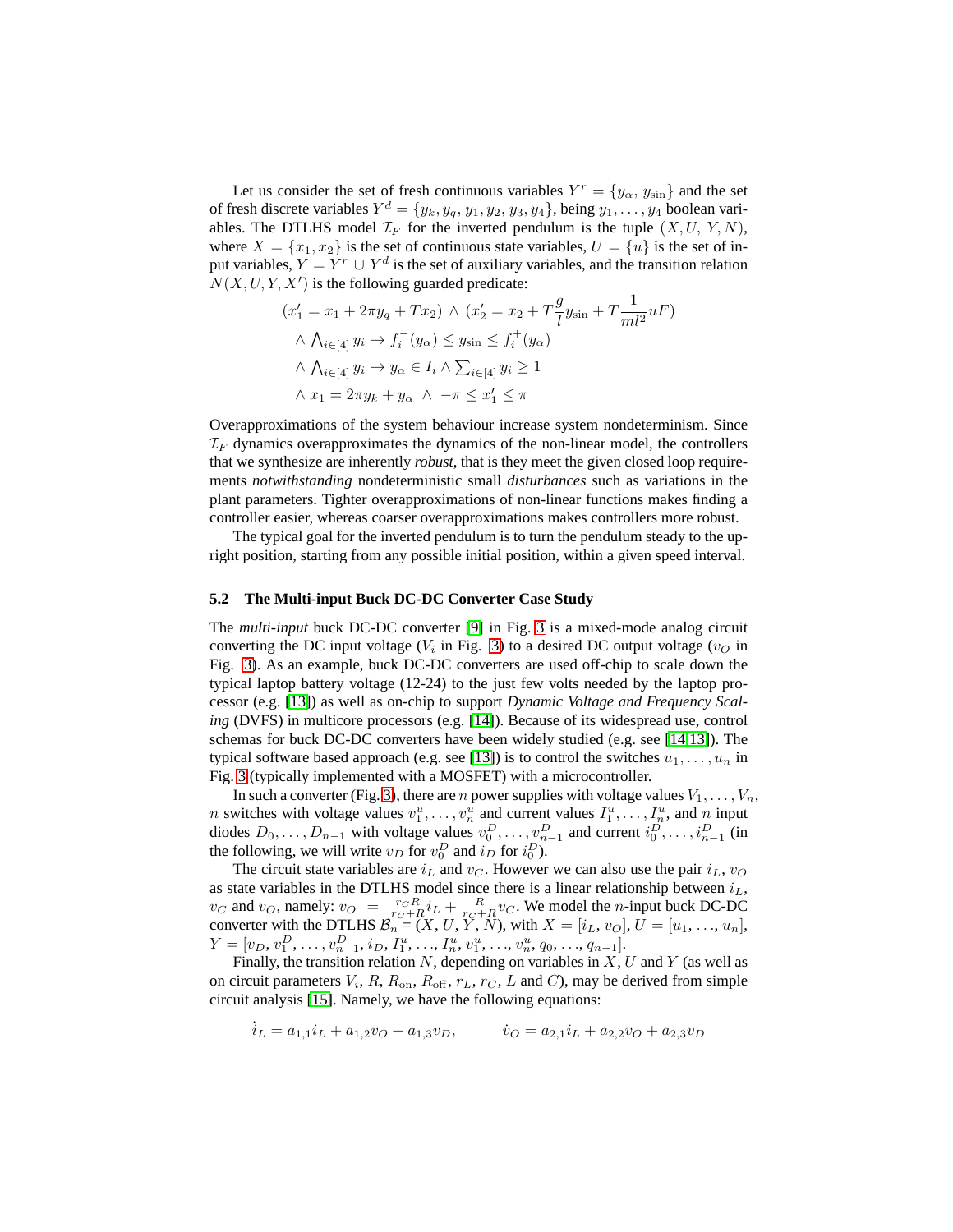where the coefficients  $a_{i,j}$  depend on the circuit parameters  $R$ ,  $r_L$ ,  $r_C$ ,  $L$  and  $C$  in the following way:  $a_{1,1} = -\frac{r_L}{L}$ ,  $a_{1,2} = -\frac{1}{L}$ ,  $a_{1,3} = -\frac{1}{L}$ ,  $a_{2,1} = \frac{R}{r_c + R}[-\frac{r_c r_L}{L} + \frac{1}{C}]$ ,  $a_{2,2} = \frac{-1}{r_c+R} \left[\frac{r_cR}{L} + \frac{1}{C}\right], a_{2,3} = -\frac{1}{L} \frac{r_cR}{r_c+R}$ . Using a discrete time model with sampling time T (writing x' for  $x(t + 1)$ ) we have:

$$
i'_L = (1 + Ta_{1,1})i_L + Ta_{1,2}v_O + Ta_{1,3}v_D
$$
  

$$
v'_O = Ta_{2,1}i_L + (1 + Ta_{2,2})v_O + Ta_{2,3}v_D
$$

The algebraic constraints stemming from the constitutive equations of the switching elements are the following:

$$
q_0 \rightarrow v_D = R_{\text{on}} i_D
$$
  
\n
$$
q_0 \rightarrow i_D \ge 0
$$
  
\n
$$
\begin{array}{ccc}\n & & & & \bar{q}_0 \rightarrow v_D = R_{\text{off}} i_D \\
& & & & \bar{q}_0 \rightarrow v_D = R_{\text{off}} i_D \\
& & & & \bar{q}_0 \rightarrow v_D \le 0 \\
& & & & & \bar{q}_0 \rightarrow v_D \le 0 \\
& & & & & \bar{q}_0 \rightarrow v_D \le 0 \\
& & & & & \bar{q}_0 \rightarrow v_D \le 0 \\
& & & & & \bar{q}_0 \rightarrow v_D \le 0 \\
& & & & & \bar{q}_0 \rightarrow v_D \le 0 \\
& & & & & \bar{q}_0 \rightarrow v_D \ge 0 \\
& & & & & \bar{q}_0 \rightarrow v_D \ge 0 \\
& & & & & \bar{q}_0 \rightarrow v_D \ge 0 \\
& & & & & & \bar{q}_0 \rightarrow v_D \ge 0 \\
& & & & & & \bar{q}_0 \rightarrow v_D \ge 0 \\
& & & & & & \bar{q}_0 \rightarrow v_D \ge 0 \\
& & & & & & \bar{q}_0 \rightarrow v_D \ge 0 \\
& & & & & & \bar{q}_0 \rightarrow v_D \ge 0 \\
& & & & & & \bar{q}_0 \rightarrow v_D \ge 0 \\
& & & & & & \bar{q}_0 \rightarrow v_D \ge 0 \\
& & & & & & \bar{q}_0 \rightarrow v_D \ge 0 \\
& & & & & & \bar{q}_0 \rightarrow v_D \ge 0 \\
& & & & & & \bar{q}_0 \rightarrow v_D \ge 0 \\
& & & & & & \bar{q}_0 \rightarrow v_D \ge 0 \\
& & & & & & \bar{q}_0 \rightarrow v_D \ge 0 \\
& & & & & & \bar{q}_0 \rightarrow v_D \ge 0 \\
& & & & & & \bar{q}_0 \rightarrow v_D \ge 0 \\
& & & & & & \bar{q}_0 \rightarrow v_D \ge 0 \\
& & & & & & \bar{q}_0 \rightarrow v_D \ge 0 \\
& & & & & & \bar{q}_0 \rightarrow v_D \ge 0 \\
& & & & & & \bar{q}_0 \rightarrow v_D \ge 0 \\
& & & & & & \bar{q}_0 \rightarrow v_D \ge 0 \\
& & & & & & \bar{q}_0 \rightarrow v_D \ge 0 \\
& & & & & & \bar{q}_0 \rightarrow v_D \ge 0 \\
& & & & & & \bar{q}_0 \rightarrow v_D \ge 0 \\
& & & & & & & \bar
$$

The typical goal for a multi-input buck is to drive  $i<sub>L</sub>$  and  $v<sub>O</sub>$  within given goal intervals.

## <span id="page-10-0"></span>**5.3 Experimental Setting**

All experiments have been carried out on a cluster with 4 nodes and Open MPI implementation of MPI. Each node contains 4 quad-core 2.83 GHz Intel Xeon E5440 processors with 25 GB of RAM. This allows us to run fully parallel experiments by configuring the MPI computation to use up to 16 processes per node. However, in order not to overload each node, we run maximum 15 processes per node, thus our upper bound for the number of processes is 60.

In the inverted pendulum  $\mathcal{I}_F$  with force intensity F, as in [\[10\]](#page-16-9), we set pendulum parameters l and m in such a way that  $\frac{g}{l} = 1$  (i.e.  $l = g$ )  $\frac{1}{ml^2} = 1$  (i.e.  $m = \frac{1}{l^2}$ ). As for the admissible region, we set  $A_{x_1} = [-1.1\pi, 1.1\pi]$  (we write  $\pi$  for a rational approximation of it) and  $A_{x_2} = [-4, 4]$ .

In the multi-input buck DC-DC converter with  $n$  inputs  $B_n$ , we set constant parameters as follows:  $\hat{L} = 2 \cdot 10^{-4}$  H,  $r_L = 0.1 \Omega$ ,  $r_C = 0.1 \Omega$ ,  $R = 5 \Omega$ ,  $R_{on} = 0 \Omega$ ,  $R_{\text{off}} = 10^4 \Omega$ ,  $C = 5 \cdot 10^{-5}$  F, and  $V_i = 10i$  V for  $i \in [n]$ . As for the admissible region, we set  $A_{i_L} = [-4, 4]$  and  $A_{v_O} = [-1, 7]$ .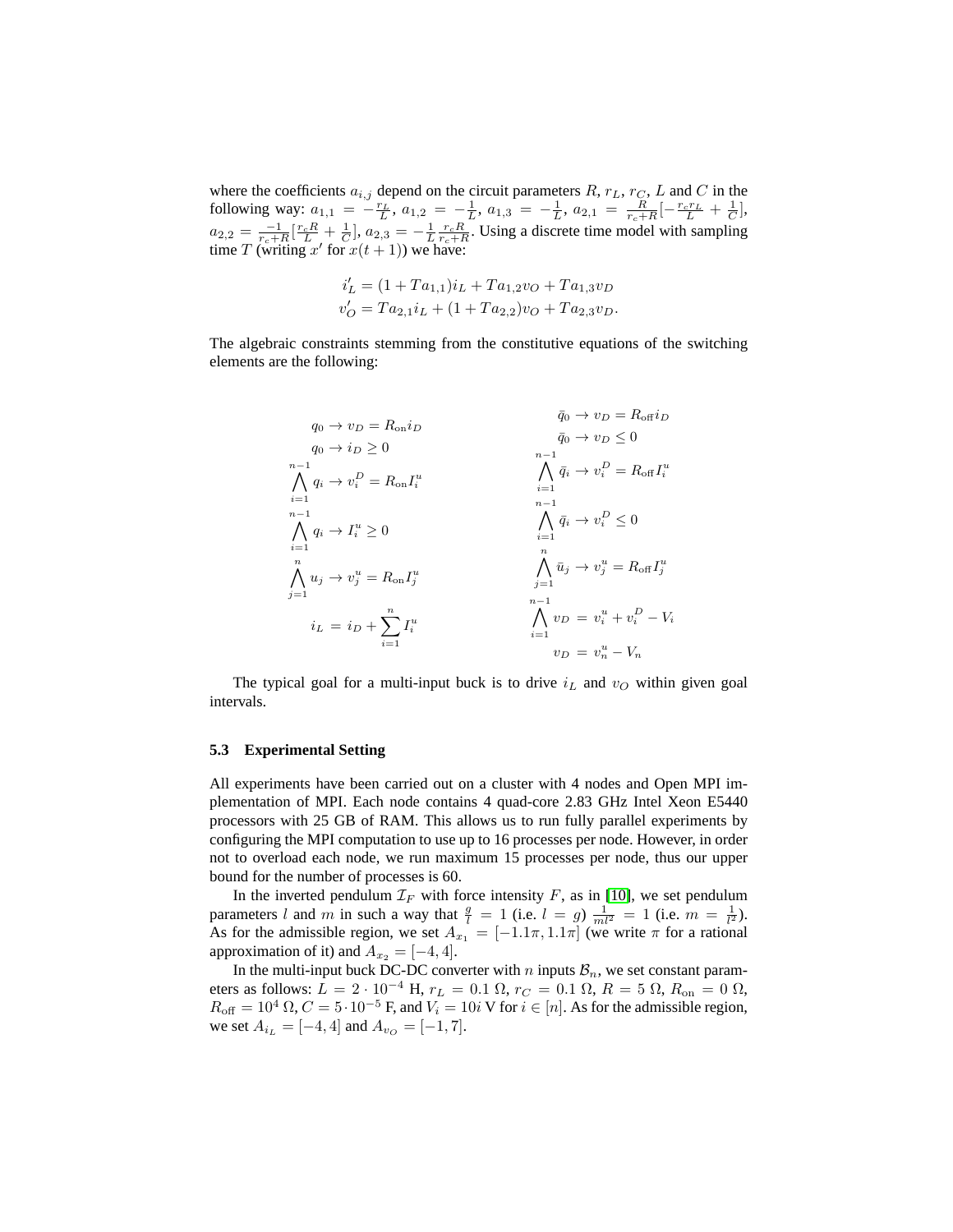As for quantization, we will use an even number of bits  $b$ , so that each state variable of each case study is quantized with  $\frac{b}{2}$  bits. We recall that the number of abstract states is exactly  $2^b$ .

We run QKS and PQKS on the inverted pendulum model  $\mathcal{I}_F$  with  $F = 0.5N$  (force intensity), and on the multi-input buck DC-DC model  $\mathcal{B}_n$ , with  $n = 5$  (number of inputs). For the inverted pendulum, we use sampling time  $T = 0.01$  seconds. For the multi-input buck, we set  $T = 10^{-6}$  seconds. For both systems, we run experiments varying the number of bits  $b = 18, 20$  (also 22 for the inverted pendulum) and the number of processors (workers)  $p = 1, 10, 20, 30, 40, 50, 60$ . Furthermore, each single experiment (corresponding to a  $(b, p)$  pair) is repeated 10 times, and all experimental measures are obtained by averaging among the 10 different runs.



<span id="page-11-3"></span><span id="page-11-2"></span><span id="page-11-1"></span><span id="page-11-0"></span>**Fig. 6.** Inverted pendulum: scaling effi-<br> **Fig. 7.** Multi-input buck: scaling efficiency. ciency.

In order to evaluate effectiveness of our approach, we use the following standard measures: speedup, efficiency, communication time (in seconds) and I/O time (in seconds). The *speedup* of our approach is given by the percentage ratio between the serial CPU time and the parallel CPU time, i.e. Speedup  $=$   $\frac{\text{serial CPU}}{\text{parallel CPU}}$ %. To evaluate scalability of our approach, we define the *scaling efficiency* (or simply *efficiency*) as the percentage ratio between speedup and number of processors  $p$ , i.e. Efficiency =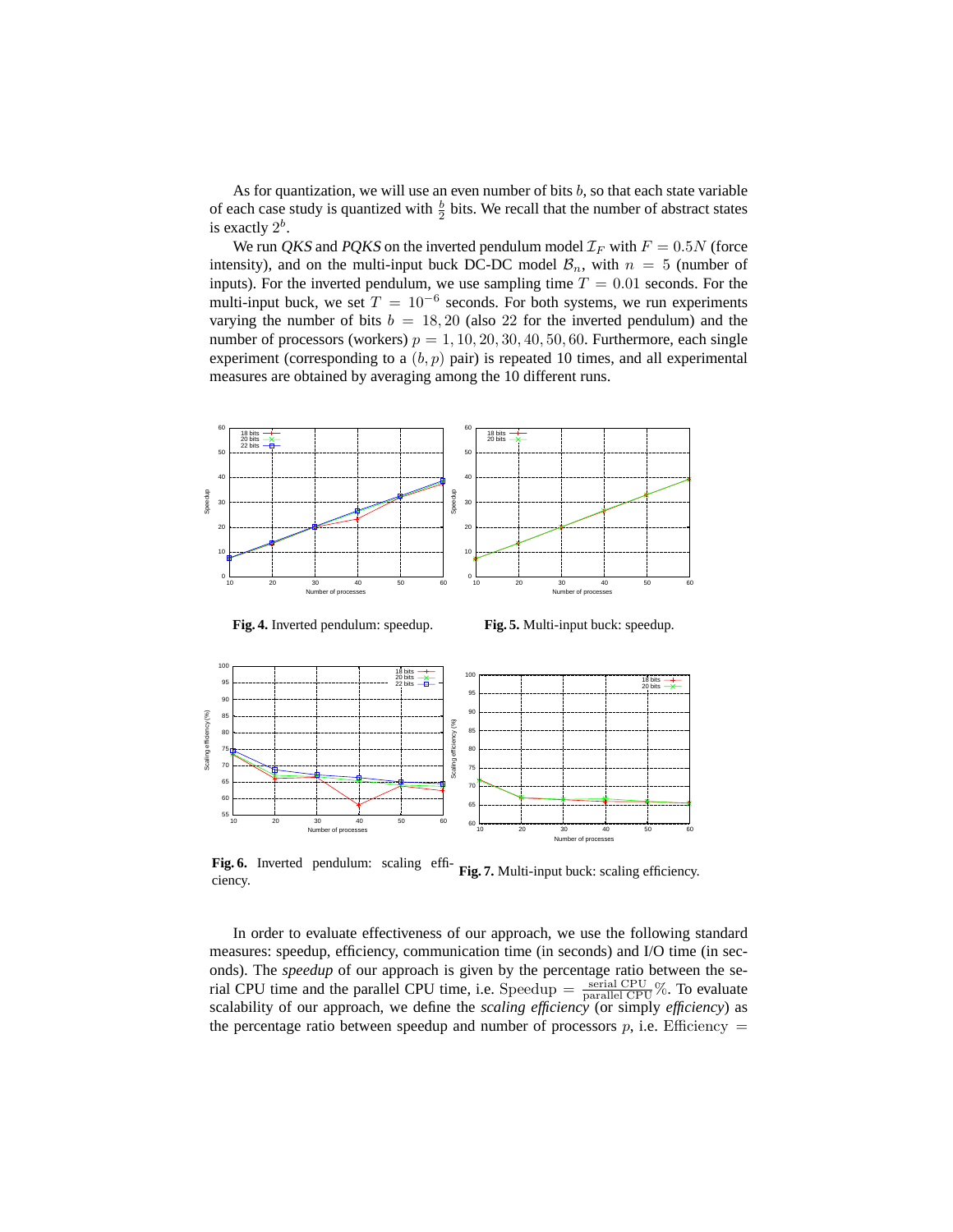$\frac{\text{Speedup}}{p}$ %. W.r.t. Algs. [3](#page-6-1) and [4,](#page-7-1) the *communication time* is given by  $\sum_{i=2}^{p} t_i$ , being  $t_i$ the time needed by worker  $i$  to communicate with the master (we recall that worker 1 coincides with the master). Essentially, each  $t_i$  includes the time for MPI Barrier syn-cronization (see Sect. [4.1\)](#page-6-5) and local control abstraction  $\hat{N}_i$  sending. In agreement with Sect. [4.1,](#page-6-5) the communication time is increased by the I/O time, that is the overall time spent by processors in input/output activities. The I/O time measure will also be shown separately in our experimental results.

Figs. [4,](#page-11-0) [6,](#page-11-1) [8](#page-12-0) and [10](#page-12-1) show, respectively, the speedup, the scaling efficiency, the com-munication time and the I/O time of Algs. [3](#page-6-1) and [4](#page-7-1) as a function of  $p$ , for the inverted pendulum with  $b = 18, 20, 22$ . Analogously, Figs. [5,](#page-11-2) [7,](#page-11-3) [9](#page-12-2) and [11](#page-12-3) show the same measures for the multi-input buck with  $b = 18, 20$ .



<span id="page-12-0"></span>**Fig. 8.** Inverted pendulum: communication **Fig. 9.** Multi-input buck: communication time time



<span id="page-12-1"></span>**Fig. 10.** Inverted pendulum: I/O time.

<span id="page-12-3"></span><span id="page-12-2"></span>**Fig. 11.** Multi-input buck: I/O time.

We also show the absolute values for such experiments in Tabs. [1](#page-13-1) (for the pendulum) and [2](#page-15-0) (for the buck). Tabs. [1](#page-13-1) and [2](#page-15-0) have common columns. The meaning of such common columns is as follows. Column **b** is the number of bits used for quantization. Column **QKS** reports the execution time in seconds (averaged on 10 runs, with maximum standard deviation 0.9%) needed by QKS to compute the control abstraction (i.e. Alg. [1\)](#page-4-1). Columns **PQKS** report experimental values for PQKS. Namely, column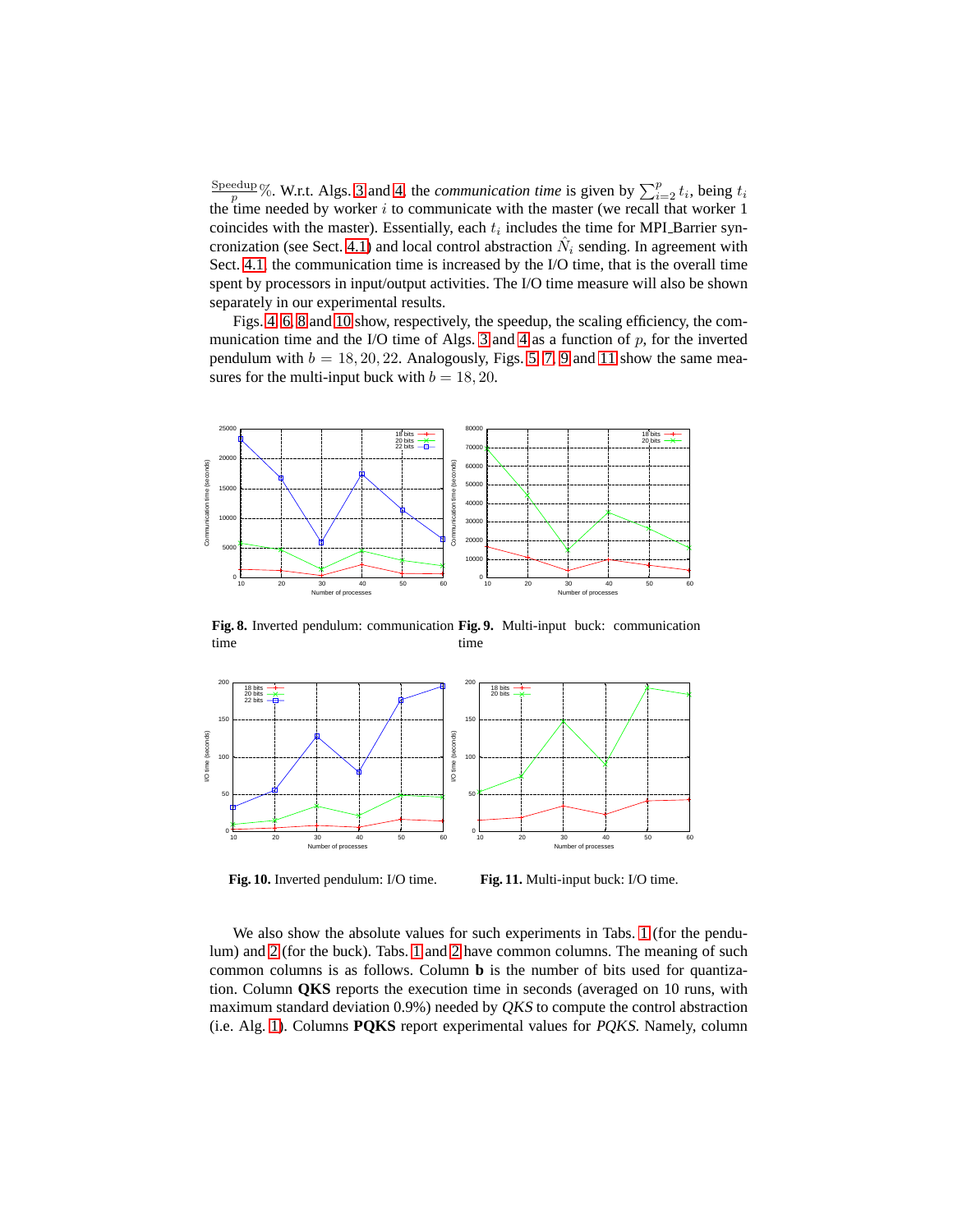**p** shows the number of processors, column **CPU** reports the execution time in seconds (averaged on 10 runs, with maximum standard deviation 4.2%) for Alg. [3](#page-6-1) (i.e., the master execution time, since it wraps the overall parallel computation), column **CT** shows the communication time (averaged on 10 runs, with maximum standard deviation 21%; we recall that I/O time is included in this measure), column **IO** shows the I/O time only (averaged on 10 runs, with maximum standard deviation 31%), column **Speedup** reports the speedup and column **Efficiency** reports the scaling efficiency. Finally, column **CPU K** shows the execution time in seconds for the control software generation (i.e., the remaining computation of QKS, after the control abstraction generation).

<span id="page-13-1"></span>**Table 1.** Experimental Results for inverted pendulum.

|                  | <b>OKS</b>                                                |                  |            |                                                  | <b>POKS</b> |        |                    |               |
|------------------|-----------------------------------------------------------|------------------|------------|--------------------------------------------------|-------------|--------|--------------------|---------------|
| $\boldsymbol{b}$ | <b>CPU</b>                                                | $\boldsymbol{p}$ | <b>CPU</b> | <b>CT</b>                                        | IО          |        | Speedup Efficiency | CPUK          |
|                  | 18 6.14 1 e + 03                                          |                  |            | $108.378e+021.395e+032.545e+00$                  |             | 7.330  | 73.297             | $2.000e + 01$ |
| 18 <sup> </sup>  |                                                           |                  |            | $6.141e+03 204.650e+021.195e+034.500e+00$        |             | 13.206 | 66.032             | $2.000e + 01$ |
|                  | 18 6.141 e + 03 30 3.083 e + 02 3.477 e + 02 7.900 e + 00 |                  |            |                                                  |             | 19.919 | 66.396             | $2.000e + 01$ |
|                  | 18 6.141 e + 03 40 2.646 e + 02 2.176 e + 03 5.400 e + 00 |                  |            |                                                  |             | 23.209 | 58.022             | $2.000e + 01$ |
|                  | 18 6.141 e + 03 50 1.926 e + 02 7.065 e + 02 1.600 e + 01 |                  |            |                                                  |             | 31.885 | 63.770             | $2.000e + 01$ |
|                  | $18 6.141e+03 601.642e+026.254e+021.380e+01$              |                  |            |                                                  |             | 37.400 | 62.333             | $2.000e + 01$ |
|                  | 20 2.608 e + 04 10 3.551 e + 03 5.800 e + 03 9.222 e + 00 |                  |            |                                                  |             | 7.346  | 73.456             | $8.500e+01$   |
|                  | 20 2.608 e + 04 20 1.946 e + 03 4.680 e + 03 1.460 e + 01 |                  |            |                                                  |             | 13.402 | 67.008             | $8.500e + 01$ |
|                  | 20 2.608 e + 04 30 1.306 e + 03 1.425 e + 03 3.390 e + 01 |                  |            |                                                  |             | 19.978 | 66.593             | $8.500e+01$   |
|                  | 20 2.608 e + 04 40 9.981 e + 02 4.511 e + 03 2.100 e + 01 |                  |            |                                                  |             | 26.135 | 65.337             | $8.500e+01$   |
| 20 I             |                                                           |                  |            | $2.608e+04 508.145e+022.89e+034.840e+01$         |             | 32.026 | 64.052             | $8.500e + 01$ |
| 20 I             |                                                           |                  |            | $2.608e+04 606.828e+021.991e+034.590e+01$        |             | 38.203 | 63.672             | $8.500e+01$   |
| 22               |                                                           |                  |            | $1.106e+05 101.484e+042.331e+043.240e+01$        |             | 7.457  | 74.566             | $3.520e+02$   |
| 22               |                                                           |                  |            | $1.106e+05$  20 8.055e+03 1.675e+04 5.530e+01    |             | 13.736 | 68.681             | $3.520e+02$   |
| 221              |                                                           |                  |            | $1.106e+05 305.494e+035.923e+031.279e+02$        |             | 20.141 | 67.136             | $3.520e+02$   |
| 22               |                                                           |                  |            | $1.106e+05 404.171e+031.742e+047.960e+01$        |             | 26.526 | 66.314             | $3.520e+02$   |
| 22               |                                                           |                  |            | $1.106e+05503.404e+031.142e+041.767e+02$         |             | 32.503 | 65.005             | $3.520e+02$   |
| 22               |                                                           |                  |            | $1.106e+05\,60\,2.861e+03\,6.491e+03\,1.952e+02$ |             | 38.672 | 64.453             | $3.520e+02$   |

## <span id="page-13-0"></span>**5.4 Experiments Discussion**

From Figs. [4](#page-11-0) and [5](#page-11-2) we note that the speedup is almost linear, with a  $\frac{3}{5}$  slope. From Figs. [6](#page-11-1) and [7](#page-11-3) we note that scaling efficiency remains high when increasing the number of processors p. For example, for  $b = 22$  bits, our approach efficiency is in a range from 74% (10 processors) to 64% (60 processors). In any case, efficiency is almost always above 60%, especially for bigger values of b.

Figs. [8](#page-12-0) and [9](#page-12-2) show that communication time almost always decreases when  $p$  increases. This is motivated by the fact that, in our MPI implementation, communication among nodes takes place mostly when workers send their local control abstractions to the master via the shared filesystem. Since in our implementation this happens only after an MPI Barrier (i.e., the parallel computation may proceed only when all nodes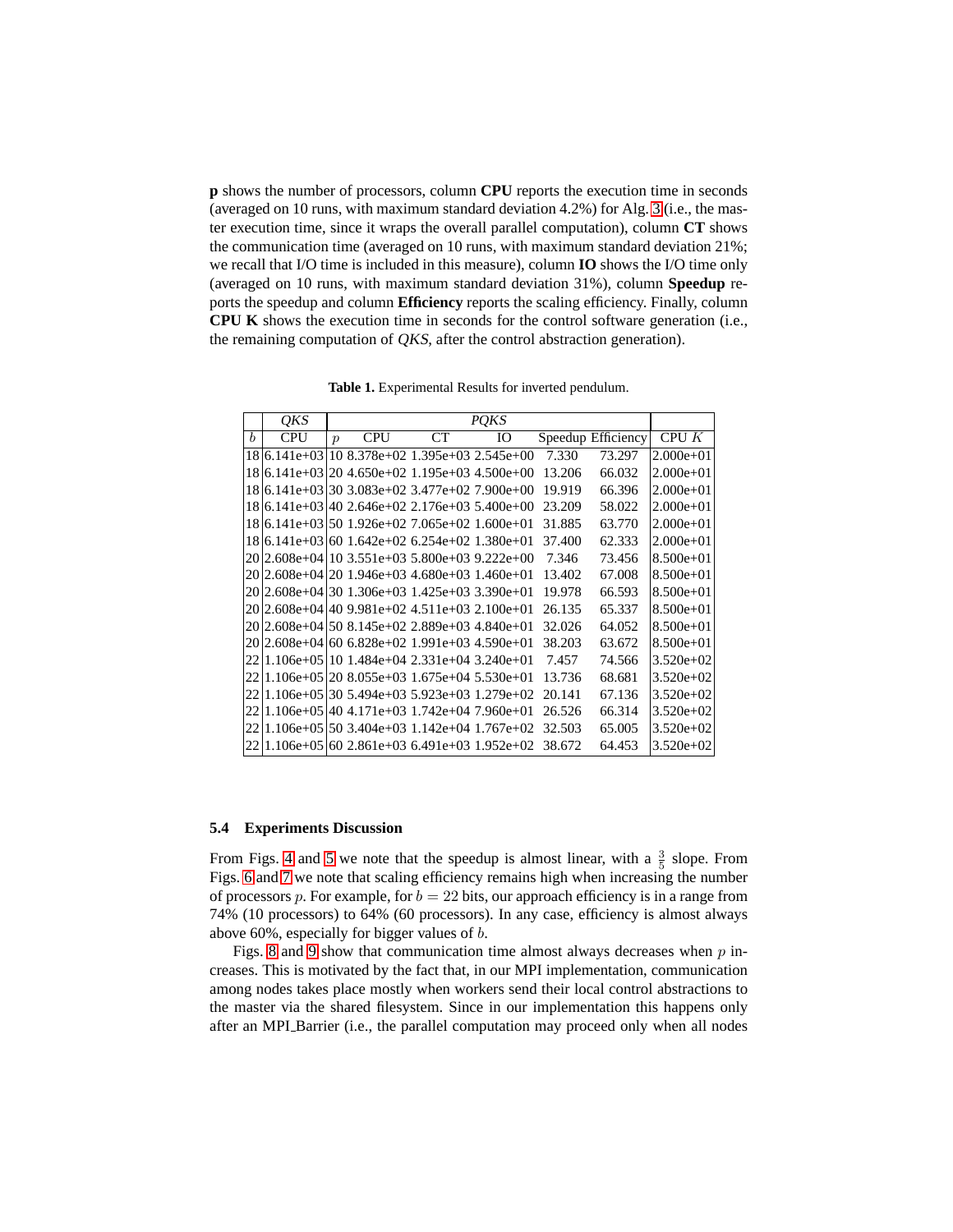have reached an MPI\_Barrier statement), the communication time also includes waiting time for workers which finishes their local computation before the other ones. Thus, if all workers need about the same time to complete the local computation, then the communication time is low. Note that this explains also the discontinuity when passing from 30 to 40 nodes which may be observed in the figures above. In fact, each worker has (almost) the same workload in terms of abstract states number, but some abstract states may need more computation time than others (i.e., computation time of function minCtrAbsAux in Alg. [2](#page-5-1) may have significant variations on different abstract states). If such "hard" abstract states are well distributed among workers, communication time is low (with higher efficiency), otherwise it is high. Figs. [12](#page-14-0) and [13](#page-14-1) show such phenomenon on the inverted pendulum quantized with 18 bits, when the parallel algorithm is executed by 30 and 40 workers, respectively. In such figures, the  $x$ -axis represents computation time, the  $y$ -axis the workers, and hard abstract states are represented in red. Indeed, in Fig. [12](#page-14-0) hard abstract states are well distributed among workers, which corresponds to a low communication time in Fig. [8](#page-12-0) (and high speedup and efficiency in Figs. [4](#page-11-0) and [6\)](#page-11-1). On the other hand, in Fig. [13](#page-14-1) hard abstract states are mainly distributed on only a dozen of the 40 workers (thus, about 30% of the workers performs the most part of the total workload), which corresponds to a high communication time in Fig. [8](#page-12-0) (and low speedup and efficiency in Figs. [4](#page-11-0) and [6\)](#page-11-1). Note that I/O time is nearly always at least 2 orders of magnitude less than communication time, thus hard abstract states distribution is indeed the cause of the above described phenomenon.



<span id="page-14-0"></span>**Fig. 12.** Details about pendulum computation time (30 nodes, 18 bits).

<span id="page-14-1"></span>**Fig. 13.** Details about pendulum computation time (40 nodes, 18 bits).

Finally, in order to show feasibility of our approach also on DTLHSs requiring a huge computation time to generate the control abstraction, we run PQKS on the inverted pendulum with  $b = 26$ . We estimate the computation time for control abstraction generation for  $p = 1$  to be 25 days. On the other hand, with  $p = 60$ , we are able to compute the control abstraction generation in only 16 hours.

# **6 Related Work**

Algorithms (and tools) for the automatic synthesis of control software under different assumptions (e.g., discrete or continuous time, linear or non-linear systems, hybrid or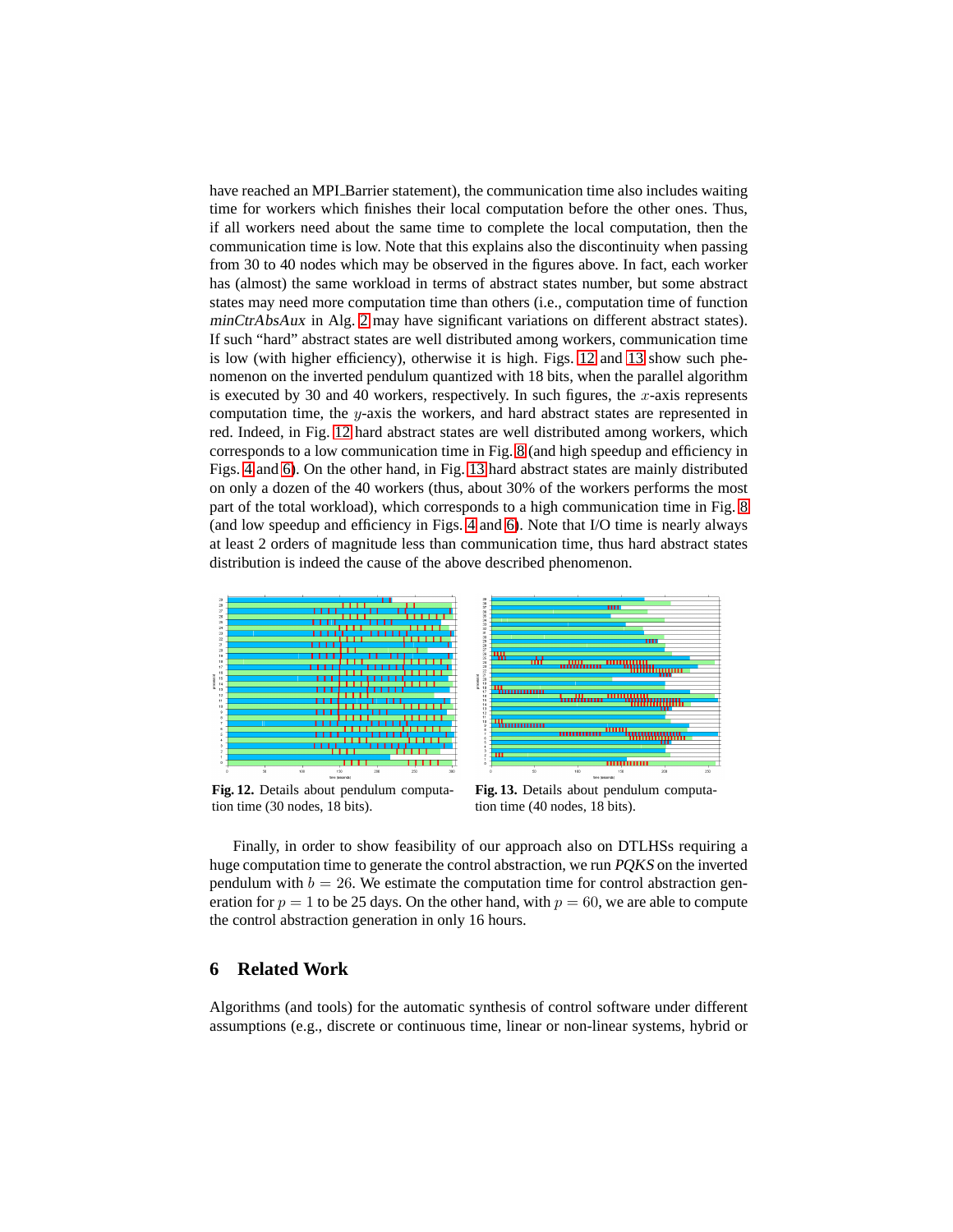<span id="page-15-0"></span>**Table 2.** Experimental Results for multi-input buck DC-DC converter.

|                  | OKS                                                              |                  |            |           | POKS |        |                    |               |
|------------------|------------------------------------------------------------------|------------------|------------|-----------|------|--------|--------------------|---------------|
| $\boldsymbol{b}$ | <b>CPU</b>                                                       | $\boldsymbol{v}$ | <b>CPU</b> | <b>CT</b> | Ю    |        | Speedup Efficiency | CPU K         |
|                  | 18 6.484 e + 04   10 9.024 e + 03 1.666 e + 04 1.490 e + 01      |                  |            |           |      | 7.185  | 71.847             | $2.600e + 01$ |
|                  | 18 6.484 e + 04 20 4.849 e + 03 1.095 e + 04 1.850 e + 01        |                  |            |           |      | 13.371 | 66.854             | $2.600e + 01$ |
|                  | 18 6.484 e + 04 30 3.256 e + 03 3.721 e + 03 3.410 e + 01        |                  |            |           |      | 19.914 | 66.381             | $2.600e + 01$ |
|                  | $18 6.484e+04 402.460e+039.710e+032.260e+01$                     |                  |            |           |      | 26.358 | 65.895             | $2.600e + 01$ |
|                  | 18 6.484 e + 04 50 1.968 e + 03 6.677 e + 03 4.090 e + 01        |                  |            |           |      | 32.945 | 65.889             | $2.600e + 01$ |
|                  | $18 6.484e+04 60 1.650e+03 4.001e+03 4.240e+01$                  |                  |            |           |      | 39.287 | 65.478             | $2.600e + 01$ |
|                  | $20 2.629e+05 103.673e+046.938e+045.300e+01$                     |                  |            |           |      | 7.159  | 71.590             | $8.000e + 01$ |
|                  | $20 2.629e+05 201.962e+044.439e+047.400e+01$                     |                  |            |           |      | 13.401 | 67.007             | $8.000e + 01$ |
|                  | $20 2.629e+05 301.318e+041.484e+041.480e+02$                     |                  |            |           |      | 19.945 | 66.484             | 8.000e+01     |
|                  | 20 2.629 e + 05 40 9.862 e + 03 3.513 e + 04 9.000 e + 01 26.662 |                  |            |           |      |        | 66.654             | $8.000e + 01$ |
|                  | $20 2.629e+05 507.976e+032.645e+041.930e+0232.966$               |                  |            |           |      |        | 65.932             | $8.000e + 01$ |
|                  | 20 2.629e+05 60 6.697e+03 1.603e+04 1.840e+02 39.262             |                  |            |           |      |        | 65.436             | $8.000e + 01$ |

discrete systems, etc.) have been widely investigated in the last decades. As an example, see [\[16,](#page-17-4)[17,](#page-17-5)[18,](#page-17-6)[10,](#page-16-9)[19](#page-17-7)[,20](#page-17-8)[,21](#page-17-9)[,22\]](#page-17-10) and citations thereof. However, no one of such approaches has a parallel version of any type, our focus here. On the other hand, parallel algorithms have been widely investigated for formal verification (e.g., see [\[23](#page-17-11)[,24](#page-17-12)[,25\]](#page-17-13)).

A parallel algorithm for control software synthesis has been presented in [\[26\]](#page-17-14), where however non-hybrid systems are addressed, control is obtained by Monte Carlo simulation and quantization is not taken into account. Moreover, note that in literature "parallel controller synthesis" often refers to synthesizing parallel controllers (e.g., see [\[27\]](#page-17-15) and [\[28\]](#page-17-16) and citations thereof), while here we parallelize the (offline) computation required to synthesize a standalone controller. Summing up, to the best of our knowledge, no previous parallel algorithm for control software synthesis from formal specifications has been published.

As discussed in Sect. [1.1,](#page-1-0) the present paper builds mainly upon the tool QKS presented in [\[2](#page-16-1)[,3\]](#page-16-2). Other works about QKS comprise the following ones. In [\[29\]](#page-17-17) it is shown that expressing the input system as a linear predicate over a set of continuous as well as discrete variables (as it is done in QKS) is not a limitation on the modeling power. In [\[12\]](#page-17-0) it is shown how non-linear systems may be modeled by using suitable linearization techniques. The paper in [\[15\]](#page-17-3) addresses model based synthesis of control software by trading system level non-functional requirements (such us optimal set-up time, ripple) with software non-functional requirements (its footprint, i.e. size). The procedure which generates the actual control software (C code) starting from a finite states automaton of a control law is described in [\[30\]](#page-17-18). In [\[31\]](#page-17-19) it is shown how to automatically generate a picture illustrating control software coverage. Finally, in [\[32\]](#page-17-20) it is shown that the quantized control synthesis problem underlying QKS approach is undecidable. As a consequence, QKS is based on a correct but non-complete algorithm. Namely, QKS output is one of the following: i) SOL, in which case a correct-by-construction control software is returned; ii) NOSOL, in which case no controller exists for the given specifications; iii) UNK, in which case QKS was not able to compute a controller (but a controller may exist).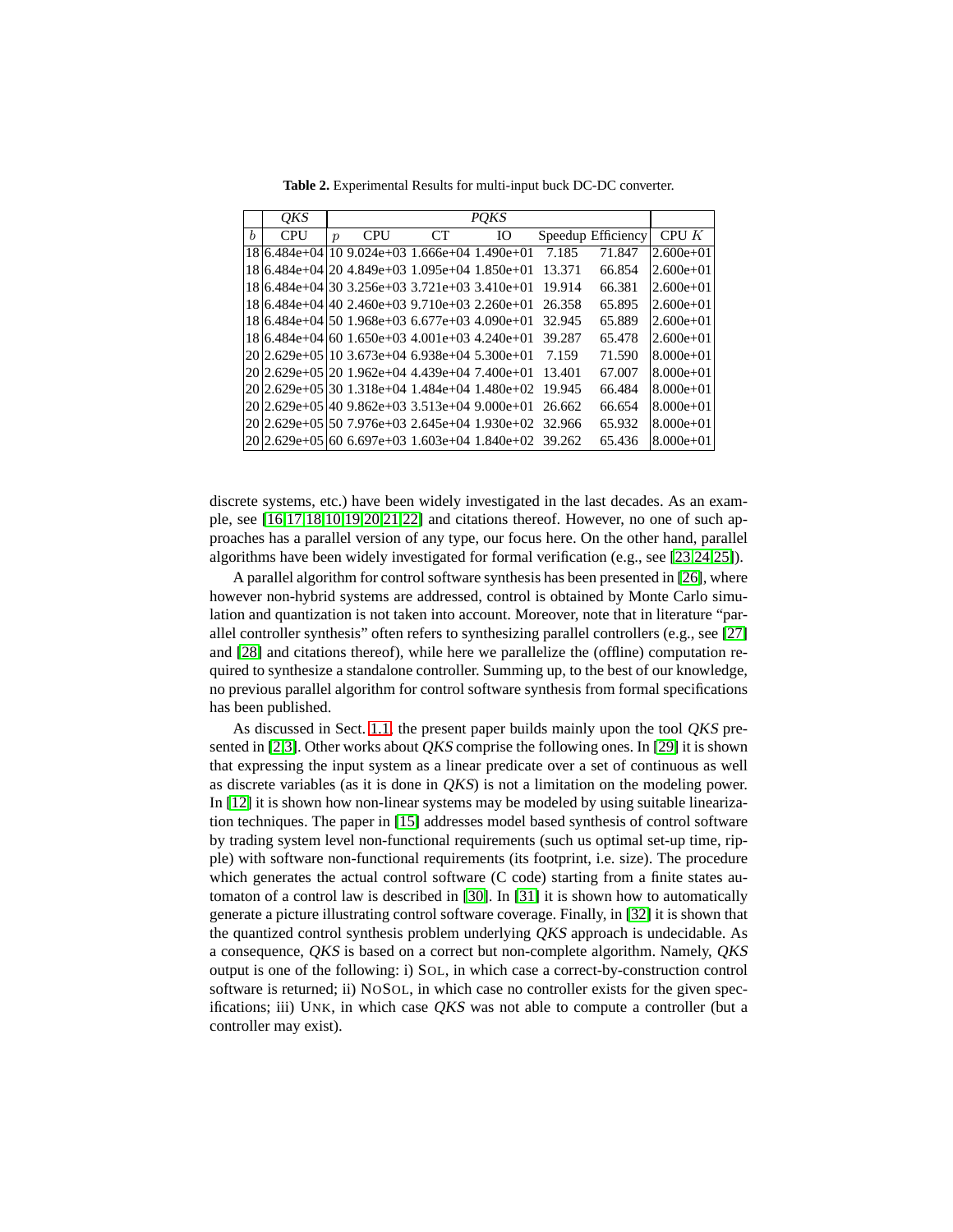# **7 Conclusions and Future Work**

In this paper we presented a Map-Reduce style parallel algorithm (and its MPI implementation for computer clusters, PQKS) for automatic synthesis of correct-byconstruction control software for discrete time linear hybrid systems, starting from a formal model of the controlled system, safety and liveness requirements and number of bits for analog-to-digital conversion. Such an algorithm significantly improves performance of an existing standalone approach (implemented in the tool QKS), which may require weeks or even months of computation when applied to large-sized hybrid systems.

Experimental results on two classical control synthesis problems (the inverted pendulum and the multi-input buck DC/DC converter) show that our parallel approach efficiency is above 60%. As an example, with 60 processors PQKS outputs the control software for the 26-bits quantized inverted pendulum in about 16 hours, while QKS needs about 25 days of computation.

Future work consists in further improving the communication among processors by making the mapping phase aware of "hard" abstract states (see Sect. [5.4\)](#page-13-0), as well as designing a parallel version for other architectures than computer clusters, such as GPGPU architectures.

*Acknowledgments* Our work has been partially supported by: MIUR project DM24283 (TRAMP) and by the EC FP7 projects GA600773 (PAEON) and GA317761 (SmartHG).

# <span id="page-16-0"></span>**References**

- 1. Henzinger, T.A., Sifakis, J.: The embedded systems design challenge. In: FM. LNCS 4085 (2006) 1–15
- <span id="page-16-1"></span>2. Mari, F., Melatti, I., Salvo, I., Tronci, E.: Synthesis of quantized feedback control software for discrete time linear hybrid systems. In: CAV. LNCS 6174 (2010) 180–195
- <span id="page-16-2"></span>3. Mari, F., Melatti, I., Salvo, I., Tronci, E.: Model based synthesis of control software from system level formal specifications. ACM Trans. on Soft. Eng. and Meth. **To appear**
- <span id="page-16-3"></span>4. Mari, F., Melatti, I., Salvo, I., Tronci, E.: Quantized feedback control software synthesis from system level formal specifications. CoRR **abs/1107.5638v1** (2011)
- <span id="page-16-4"></span>5. Tomlin, C., Lygeros, J., Sastry, S.: Computing controllers for nonlinear hybrid systems. In: HSCC. LNCS 1569 (1999) 238–255
- <span id="page-16-5"></span>6. Dean, J., Ghemawat, S.: Mapreduce: simplified data processing on large clusters. Commun. ACM **51**(1) (January 2008) 107–113
- <span id="page-16-6"></span>7. Lin, J., Dyer, C.: Data-Intensive Text Processing with MapReduce. Synthesis Lectures on Human Language Technologies. Morgan & Claypool Publishers (2010)
- <span id="page-16-8"></span><span id="page-16-7"></span>8. Pacheco, P.: Parallel Programming with MPI. Morgan Kaufmann (1997)
- 9. Rodriguez, M., Fernandez-Miaja, P., Rodriguez, A., Sebastian, J.: A multiple-input digitally controlled buck converter for envelope tracking applications in radiofrequency power amplifiers. IEEE Trans on Pow El **25**(2) (2010) 369–381
- <span id="page-16-9"></span>10. Kreisselmeier, G., Birkhölzer, T.: Numerical nonlinear regulator design. IEEE Trans. on Automatic Control **39**(1) (1994) 33–46
- <span id="page-16-10"></span>11. Bryant, R.: Graph-based algorithms for boolean function manipulation. IEEE Trans. on Computers **C-35**(8) (1986) 677–691